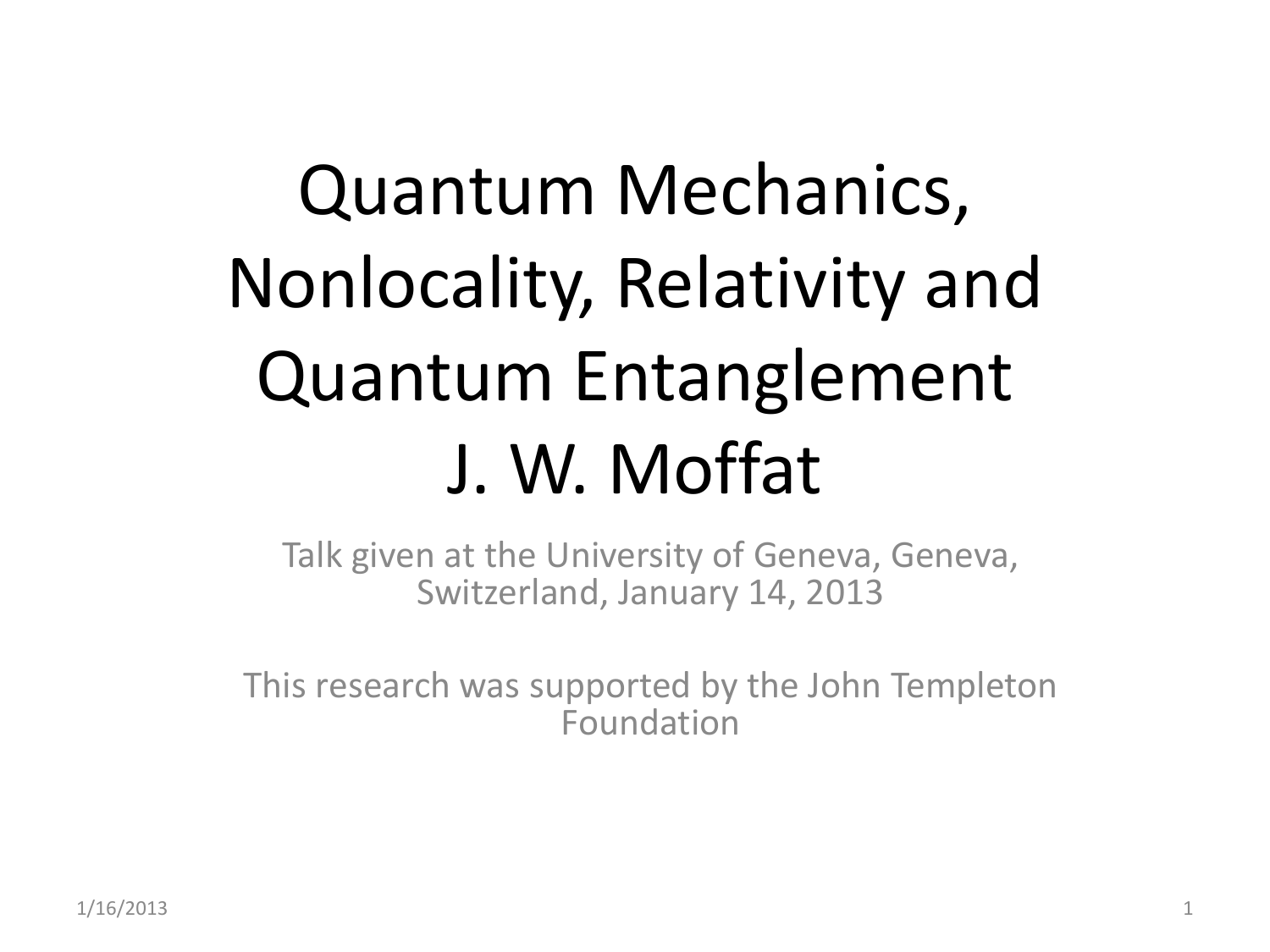#### **Contents**

- 1. Quantum Mechanics, the Measurement Problem and Locality
- 2. Variable Speed of Light, Bimetric Gravity and Bimetric Quantum Communication
- 3. Satellite Experiment to Test Quantum Information v > c Communication
- 4 Summary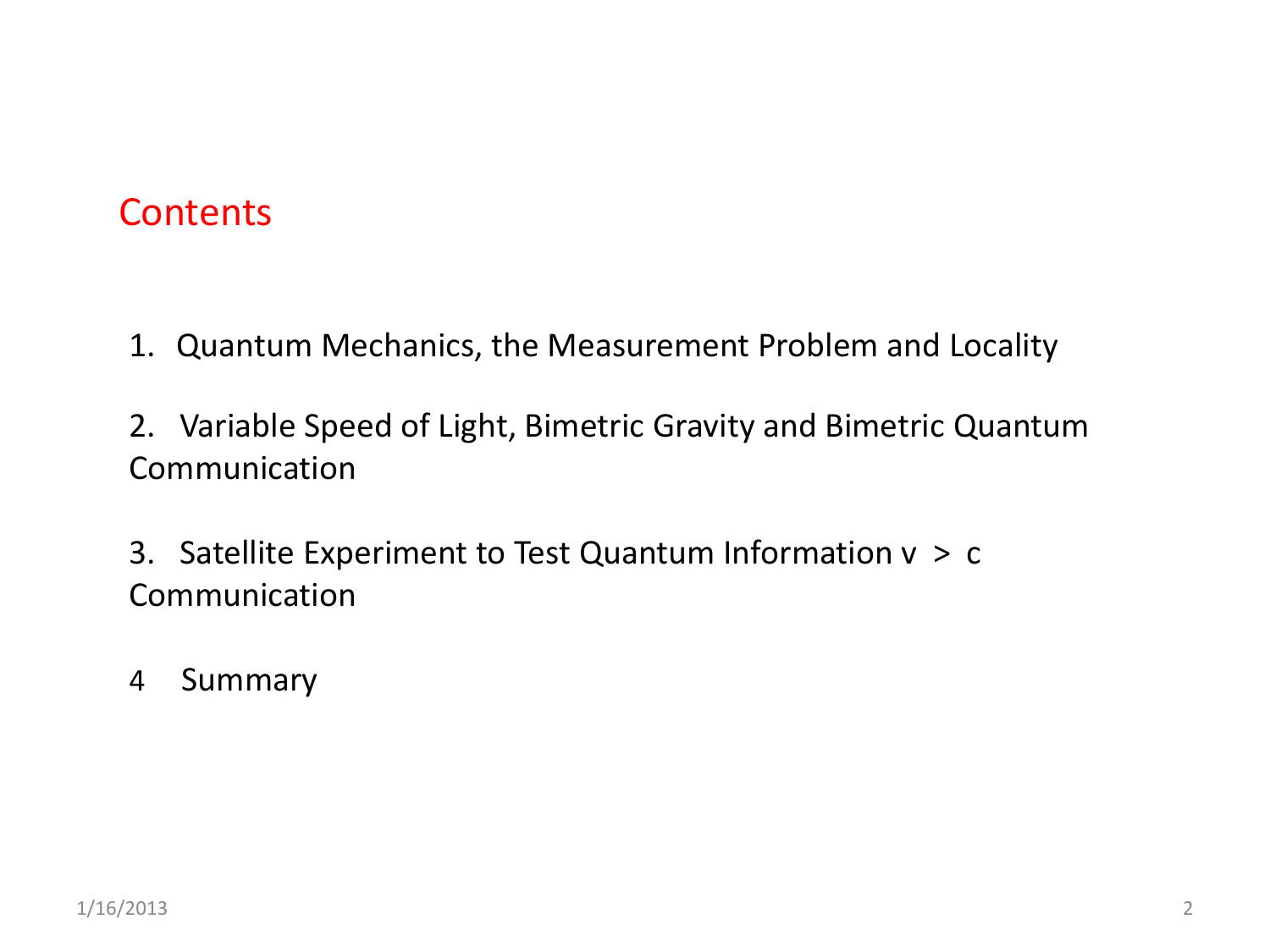## 1. Quantum Mechanics, the Measurement Problem and Locality

#### The measurement problem in quantum Mechanics

Quantum mechanics (QM) uses the abstract mathematics of q-numbers. Due to the Heisenberg Uncertainty Principle  $\Delta x \Delta p \ge h/2$ , we cannot provide the x and p as initial c-number quantities for an action S (Lagrangian) describing the propagation of the QM wave function  $\psi$ , so we cannot predict the outcome of a QM experiment unless we convert the q-numbers into c-numbers that can be read by a classical measuring apparatus.

In the standard QM (Copenhagen interpretation) this conversion to an eigenstate is promoted by the "collapse" or "reduction" of the wave function ψ. This collapse occurs everywhere in space, so it is a nonlocal phenomenon that is in serious contradiction with our intuitive need for locality and the continuous behavior of physical processes at the classical level. The "jump" in the wave function occurring in the collapse takes place in a fraction of a second, so Shrödinger's cat is both alive and dead for only a split second.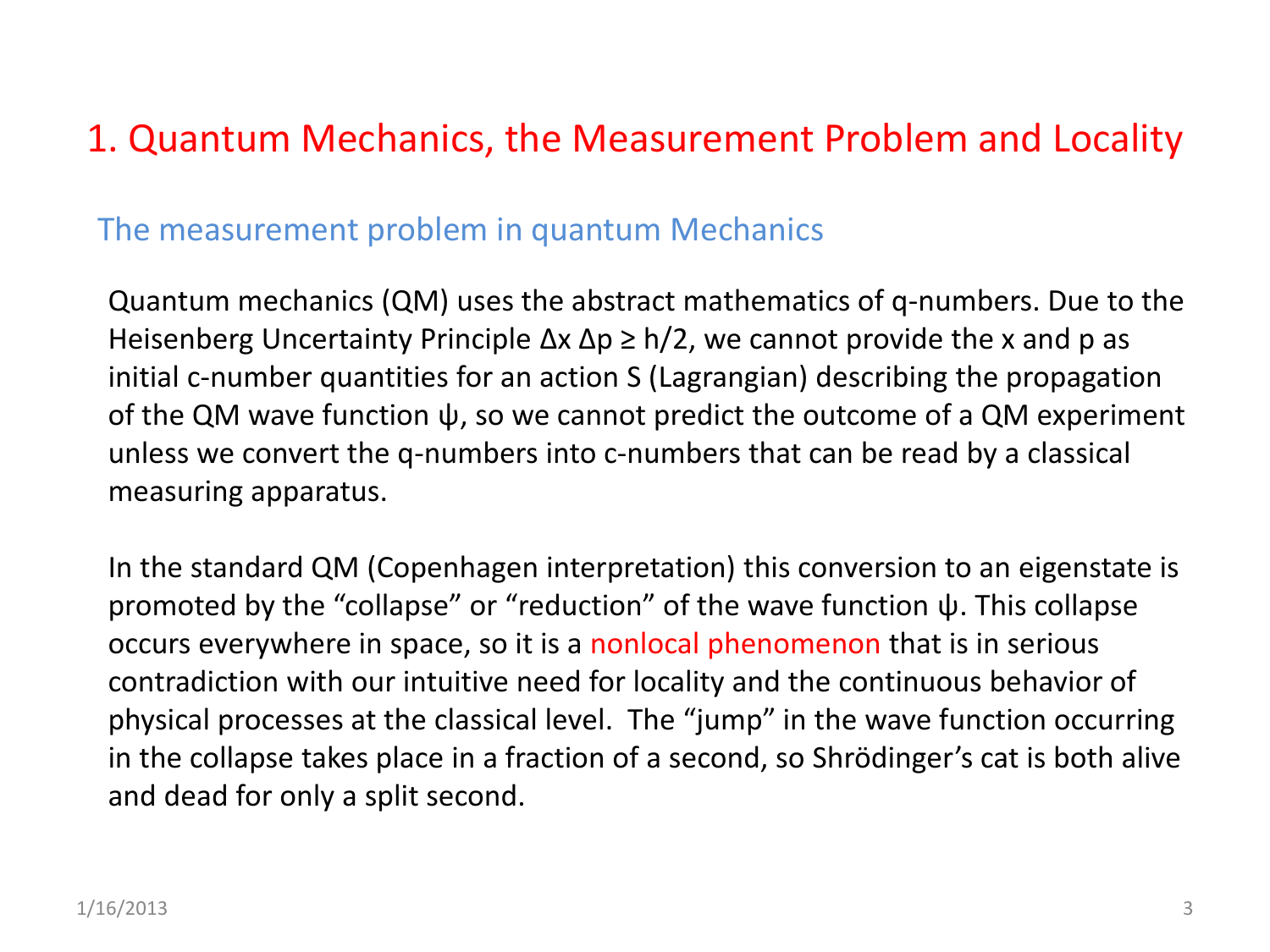#### Is Physics Local or Nonlocal?

Isaac Newton was not happy with the "action at a distance" or nonlocal feature of his gravity theory. We learn about this from his much quoted statement:

*That Gravity should be innate, inherent and essential to Matter, so that one Body may act upon another at a Distance thro a Vacuum, without the mediation of any thing else, by and through which their Action and Force may be conveyed from one to another, is to me so great an Absurdity, that I believe no Man who has in philosophical Matters a competent Faculty of thinking, can ever fall into it.* 

Isaac Newton, Papers and Letters on Natural Philosophy and related documents, pg. 302. Harvard University Press, Cambridge, Massachusetts, 1958.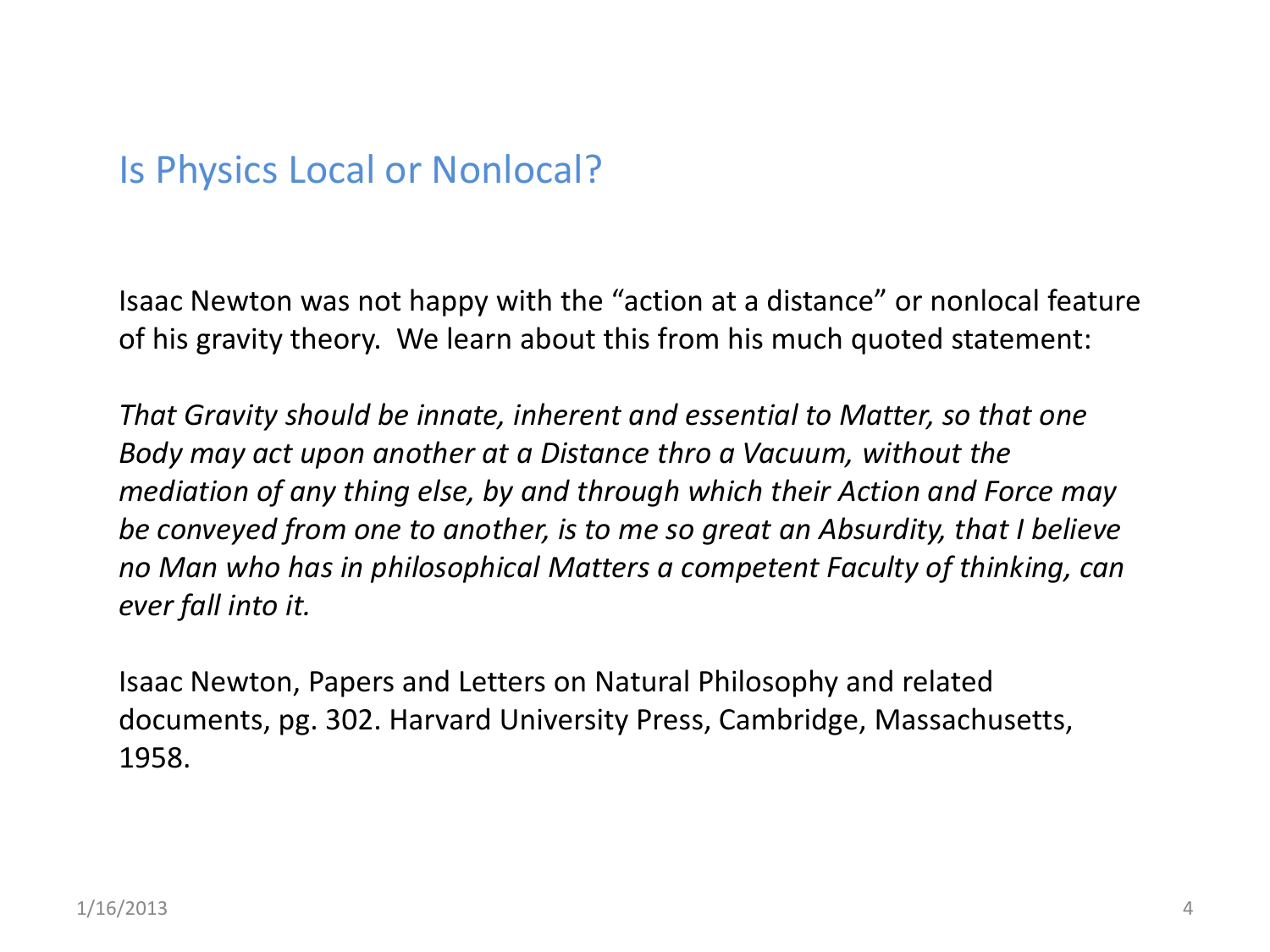The violation of John Bell's inequality (J. S. Bell, Speakable and Unspeakable in Quantum Mechanics, Collected papers on quantum philosophy (Cambridge University Press, Cambridge, 2004) has been verified by experiment (A. Aspect, J. Dalibard and G. Rogers, Phys. Rev. Lett. 49, 1804 (1982)).

Quantum entanglement (QE) is intrinsically a non-local phenomenon. It conforms with Newton's absolute space and a preferred frame of reference.

Communication through space between two space-like separated events is instantaneous ("spooky" action at a distance). Would Newton have accepted this description of Nature? Probably not.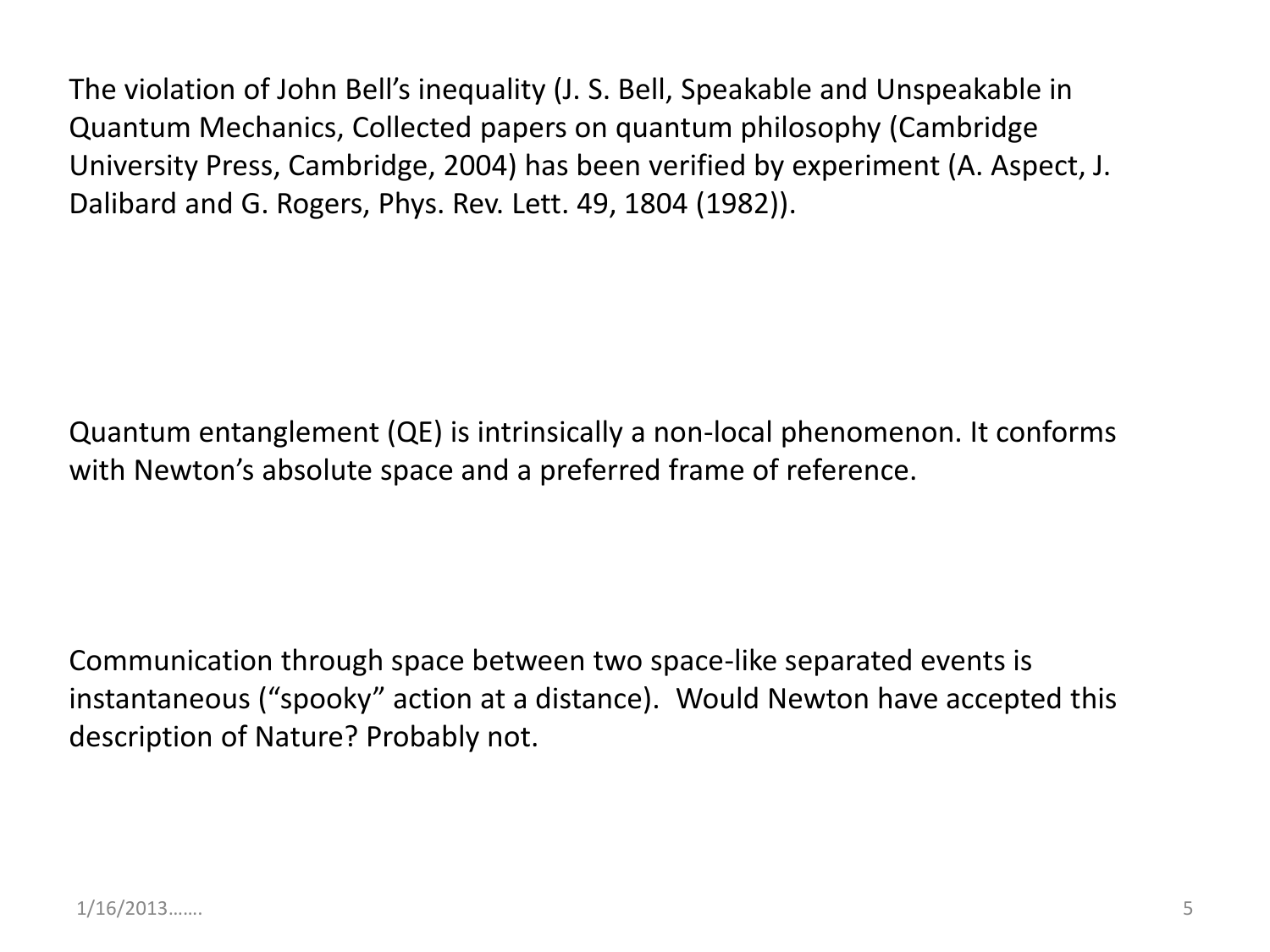In Einstein's classical GR, gravity is propagated through spacetime with a finite speed  $v<sub>g</sub>$ . There are no discontinuous jumps and gaps in the propagation of gravity communication. The nonlocal and discontinuous nature of QM and, in particular, QE was troubling to Einstein and Schrödinger. The famous paper of Einstein, Podolsky and Rosen (EPR) forcefully showed how QM departs completely from any classical line of thought.

EPR did consider spacetime influences by threatening QM with "spooky" action at a distance because of which they claimed that QM was incomplete.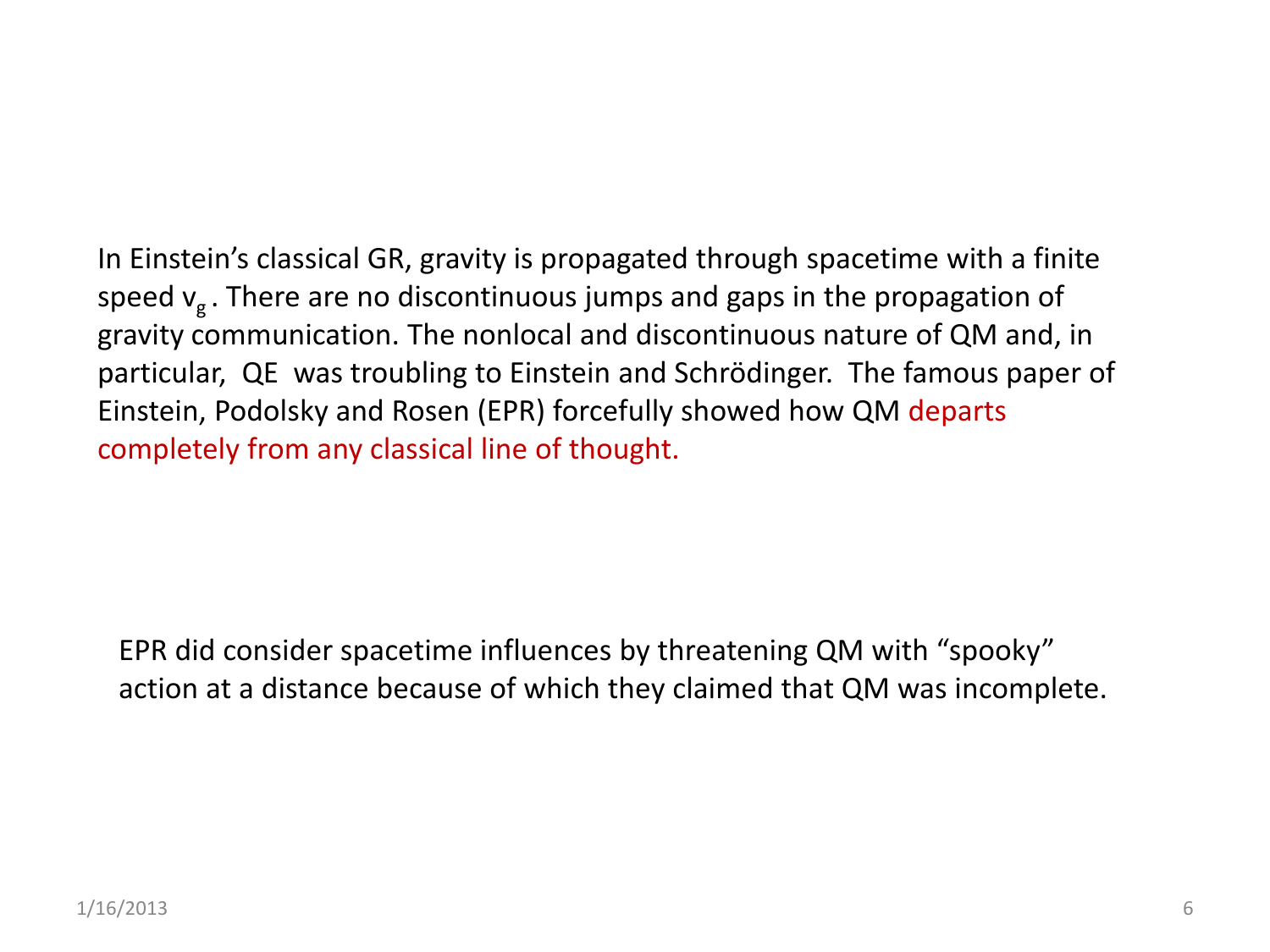There are currently two positions taken by physicists with respect to the tension between QM and Special Relativity (SPR).

1. QE is a purely QM phenomenon and spacetime plays no physical role in its description. The wave function is a pure state such as

 $|\Psi \rangle = 1/\sqrt{2}$ [ $|00...0\rangle$  +  $|11...1\rangle$ ]

 and the correlation between the two qubit values is not influenced by spacetime considerations such as SPR.

2. Should spacetime, SPR and GR play a role in explaining QE? QE is a macroscopic phenomenon in which the spatial (space-like) separation in QE experiments can be 18 kilometers. How can such a macroscopic phenomenon not be influenced by events in spacetime? How can the apparent local and continuous behavior of classical electromagnetic (EM) and gravity disturbances be reconciled with the nonlocal and discontinuous behavior of QE?

Can the tension between SPR, GR and QM be resolved?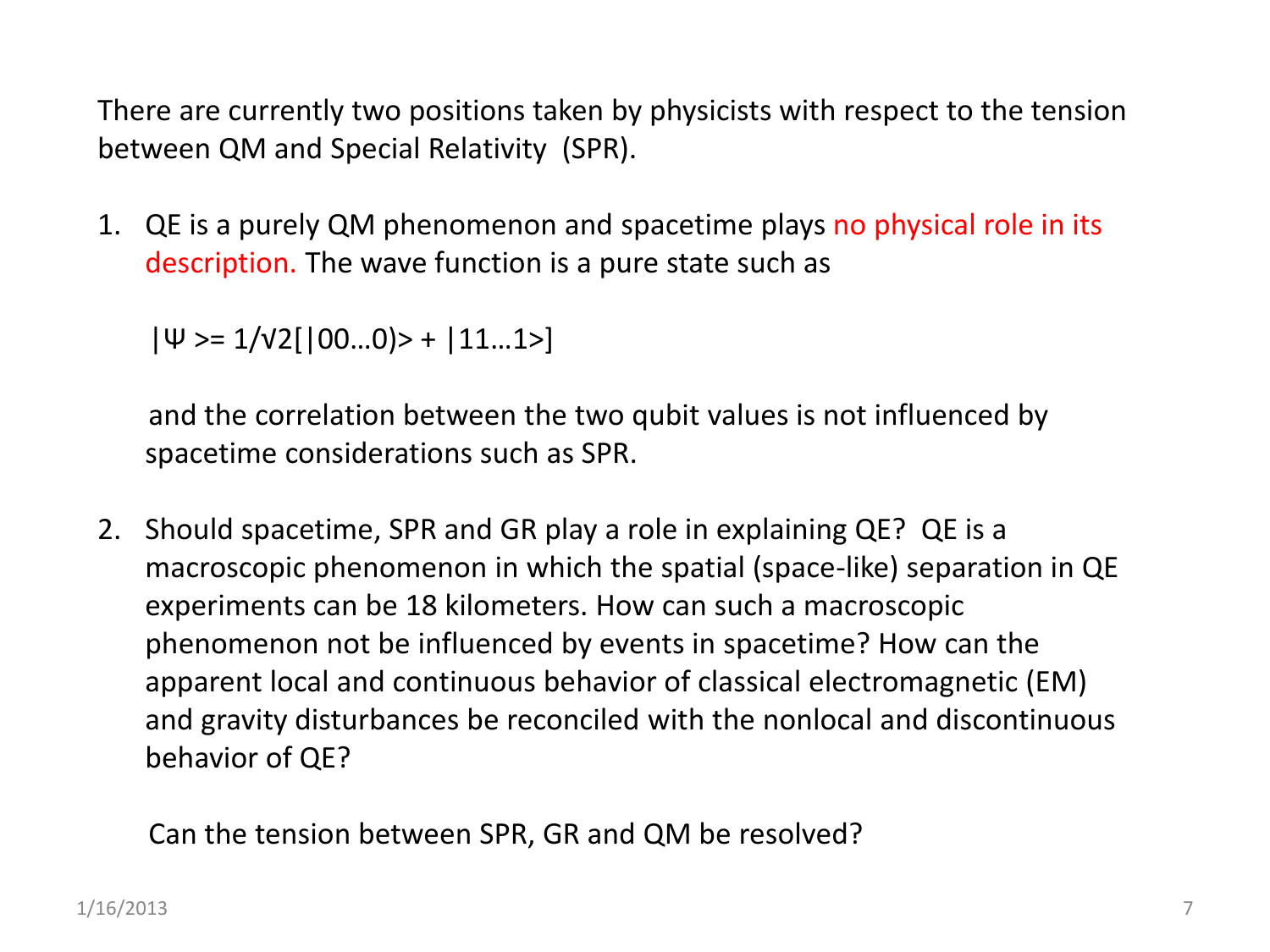Quantum field theory (QFT) and quantum gravity (QG) can be nonlocal theories. These theories have no divergences as in local QFT and QG. They satisfy unitarity and the perturbation theory produces amplitudes that are finite to all orders (see: JWM, Eur. Phys. J. Plus **126**, 43 (2011); **126,** 53 (2011)).

Can local QFT and unrenormalizable QG, which suffer from divergences be consistent with nonlocal QM and QE?

Locality and the vanishing commutation of QFT operators at space-like distances (microcausality) must be made consistent at short distances with QM measurements and nonlocal, nonrelativistic QM.

Does strict causality hold at the QG Planck length  $\sim 10^{-33}$  cm?

For those who remain troubled by the abandonment of a causal spatial description of entangled states, changing QM does not help matters.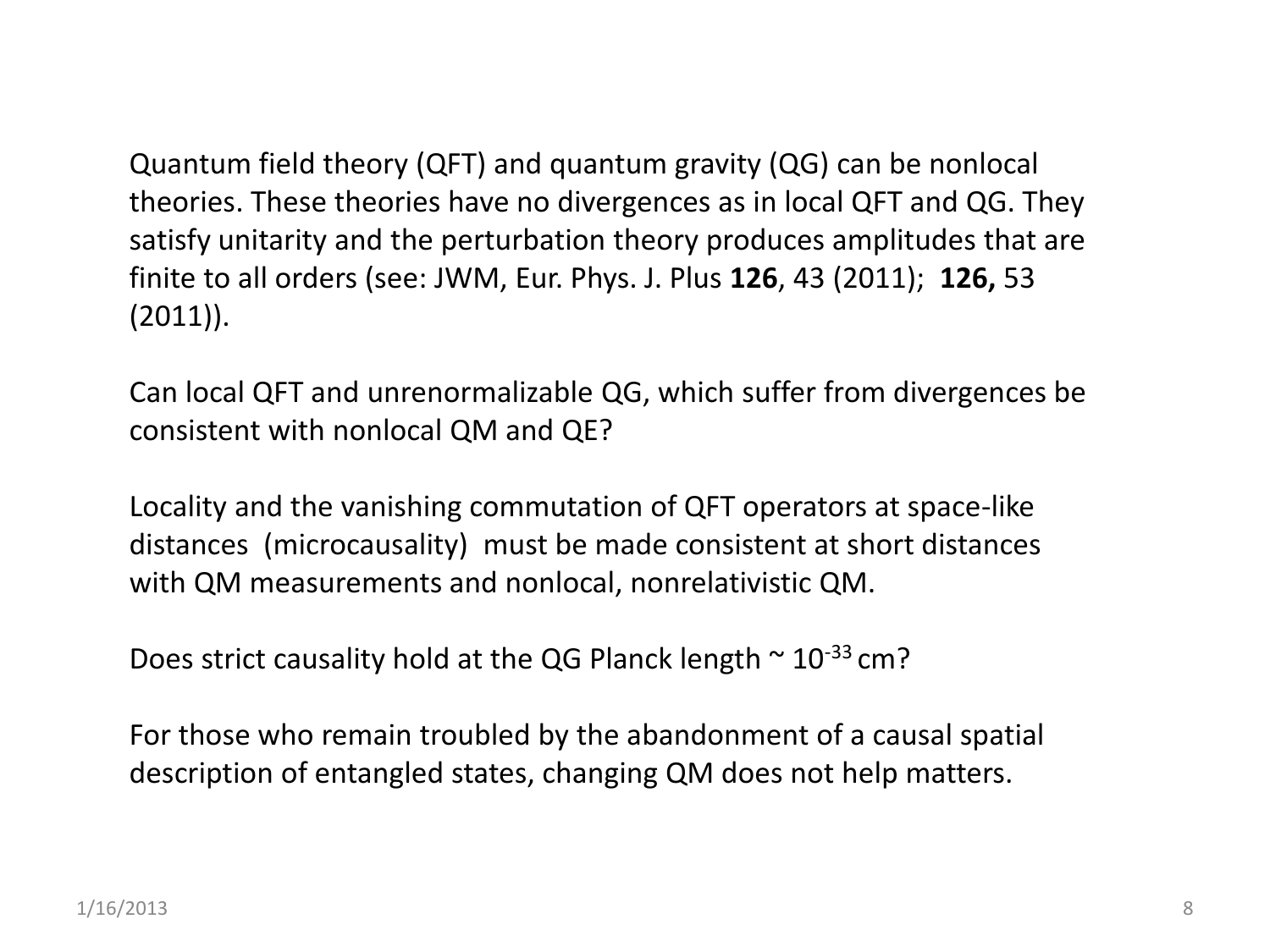## 2. Variable Speed of Light, Bimetric Gravity and Bimetric Quantum Communication

Is it possible to explain QM entanglement as being caused by a spacetime mechanism? This requires that quantum information be transmitted with a speed  $v_c > c$ . If this is possible, we have to confront the question whether the transmission of quantum information violates the no signalling postulate.

In 1992-93, I published papers on variable speed of light (VSL) as an alternative to inflation as a solution to initial value problems in cosmology (JWM, Int.J.Mod.Phys.D2:351-366,1993, arXiv:gr-qc/9211020; JWM,, Found.Phys. 23 (1993) 411-437, arXiv:gr-qc/9209001).

Local Lorentz invariance is broken spontaneously: SO(3,1) -> O(3). Minkowski spacetime spontaneously becomes absolute space and time: O(3) X R (Newton) fractions of seconds after the big bang.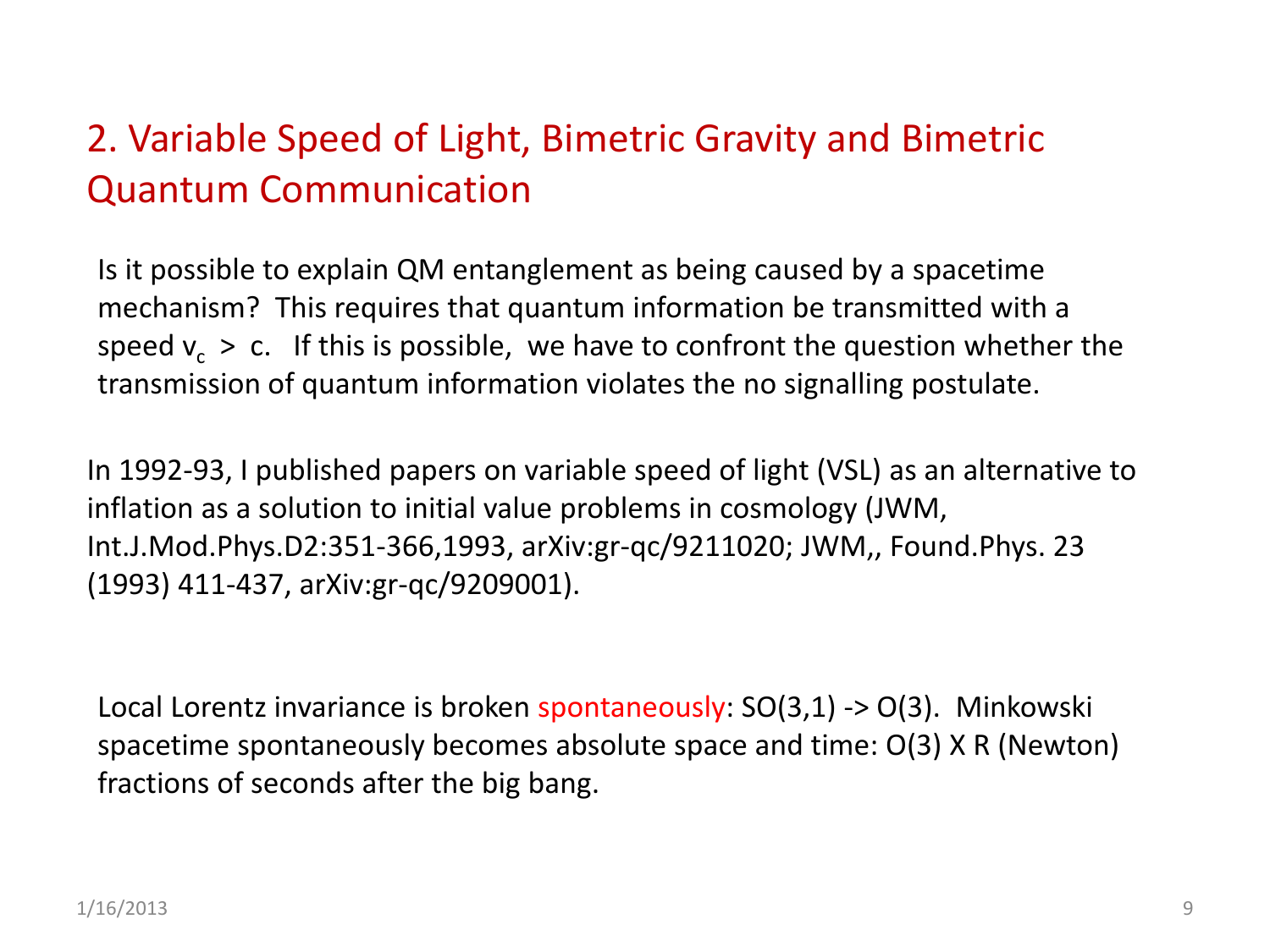Bimetric gravity geometry is based on the metric (B and b= constants).

(M. A. Clayton and JWM, Phys.Lett. B460 (1999) 263, arXiv:gr-qc/9812481; Phys.Lett. B506 (2001) 177, arXiv:gr-qc/0101126)

 $\hat{g}_{\mu\nu} = g_{\mu\nu} + B \partial_{\mu} \phi \partial_{\nu} \phi$ .  $\hat{g}_{\mu\nu} := g_{\mu\nu} + b \psi_{\mu} \psi_{\nu}$ .

$$
\overline{g}^{\mu\nu} = \hat{g}^{\mu\nu} + \frac{B}{K} \hat{\nabla}^{\mu} \phi \hat{\nabla}^{\nu} \phi - \kappa \frac{\hat{\mu}}{\mu} B K \hat{T}^{\mu\nu} \qquad K = 1 - B \hat{g}^{\mu\nu} \partial_{\mu} \phi \partial_{\nu} \phi.
$$
  
Here,  $\hat{g}_{\mu\nu}$  is the matter metric that couples to the matter tensor  $\hat{T}^{\mu\nu}$  and  $g_{\mu\nu}$  is the pseudo-Riemannian metric of gravity. The action is

$$
S = S_{\text{grav}} + S_{\phi} + \hat{S}_{\text{M}}, \ S_{\text{grav}} = -\frac{1}{\kappa} \int d\mu (R[\mathbf{g}] + 2\Lambda), \ \kappa = 16\pi G/c^4 \ d\mu = \sqrt{-g} \ d^4x
$$
  

$$
S_{\phi} = \frac{1}{\kappa} \int d\mu \left[ \frac{1}{2} \mathbf{g}^{\mu\nu} \partial_{\mu}\phi \partial_{\nu}\phi - V(\phi) \right], \ \ \frac{\delta S_{\text{M}}}{\delta \hat{\mathbf{g}}_{\mu\nu}} = -\frac{1}{2} \hat{\mu} \hat{T}^{\mu} \ \hat{\nabla}_{\nu} \left[ \hat{\mu} \hat{T}^{\mu\nu} \right] = 0, \ \mu = \sqrt{-g}
$$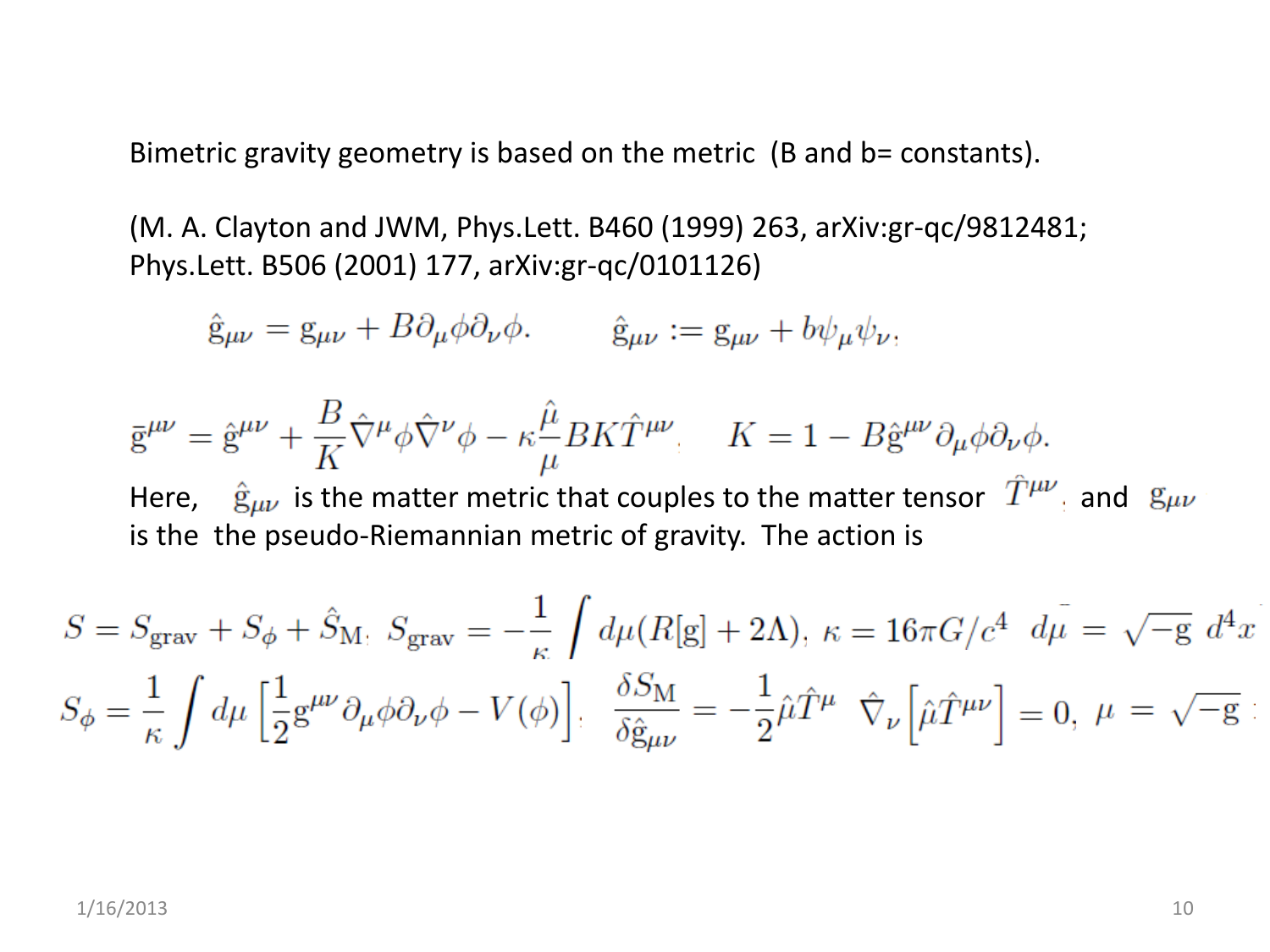The double Minkowski light cone structure of the bimetric geometry is



FIGURE 1. A timelike trajectory  $\gamma$  intersecting a spacelike hypersurface  $\Sigma$  at a point p. The cones  $\hat{N}_p$  and  $\bar{N}_p$  represent the null cones of  $\hat{g}_{\mu\nu}$  and  $\bar{g}_{\mu\nu}$ , respectively. We have shown the case where  $b > g$ .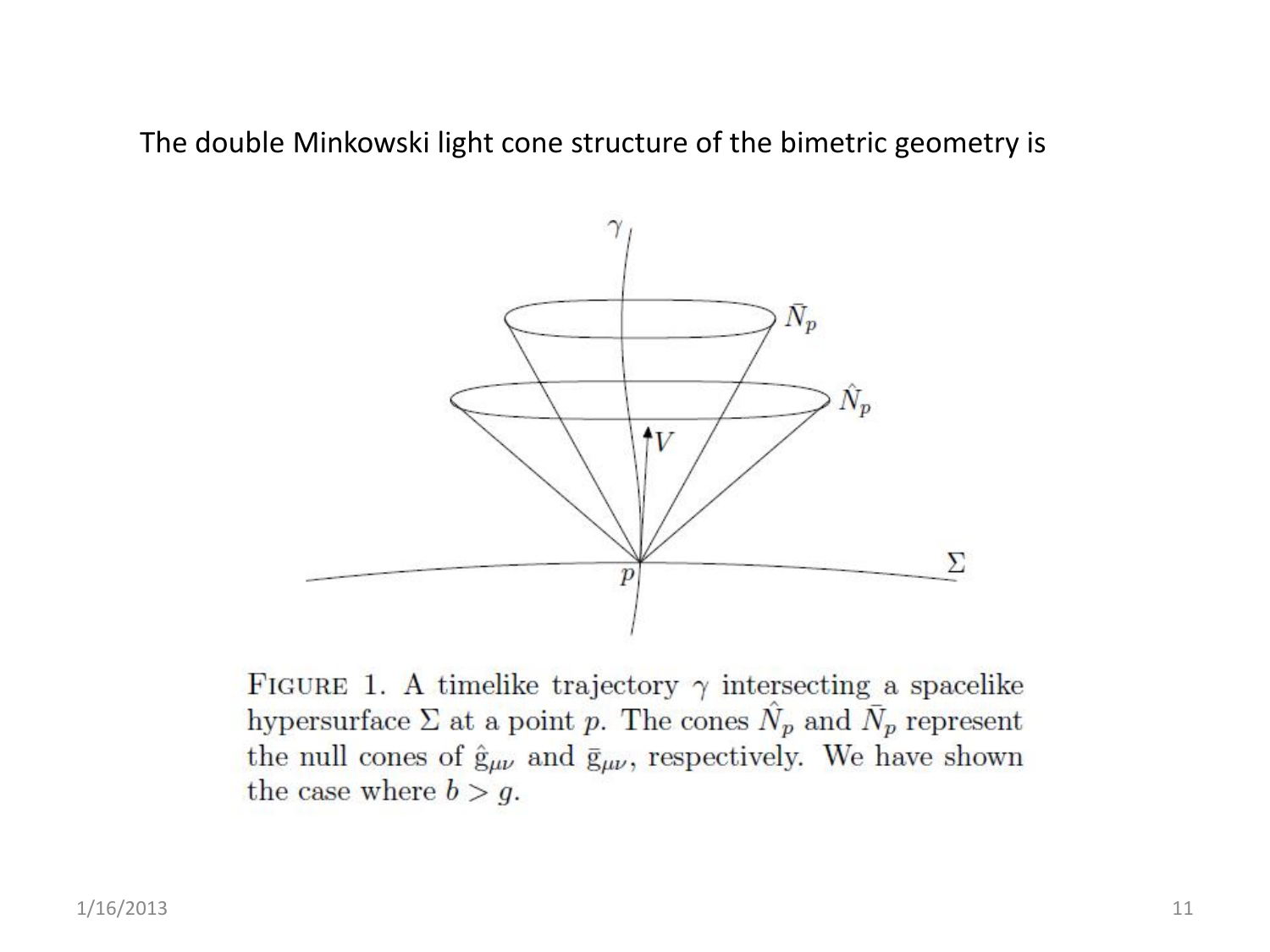#### Bimetric quantum geometry

A bimetric quantum information communication model interprets  $\hat{g}_{\mu\nu}$  as a microscopic quantum matter metric that can communicate quantum information with speed  $v_{qm} > c$  (JWM, Int. J. Mod. Phys. D13, 75 (2004), arXiv:quant-ph/030206). The null cone attached to  $g_{\mu\nu}$  continues to have v=c.

The amount of entanglement of a QM bipartite system is given by the density matrix of its von Neuman entropy. For a pure non-entangled state, the speed of transmitted signals travels with the classical SP value c. For entangled states, QM superluminal signals can travel in the quantum metric  $q_{\mu\nu}$  light cone, providing a spacetime description of QM entanglement.

When the QM system suffers decoherence, it rapidly becomes a classical one with the single Minkowski light cone determined by  $g_{\mu\nu}$ .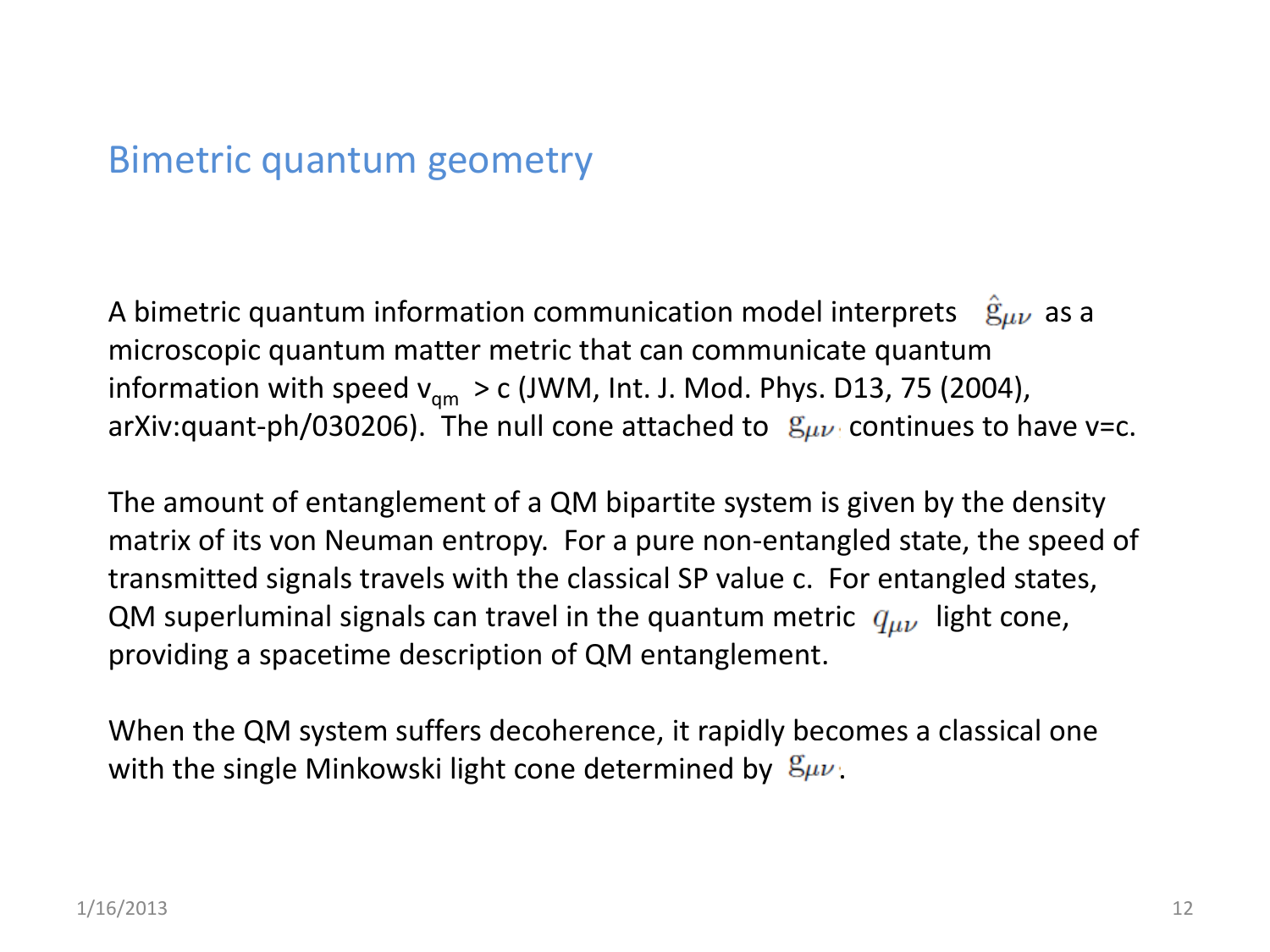

Fig. 1. Bimetric light cones showing the timelike communication path between the two entangled states at A and B in the quantum mechanical metric  $\hat{g}_{\mu\nu}.$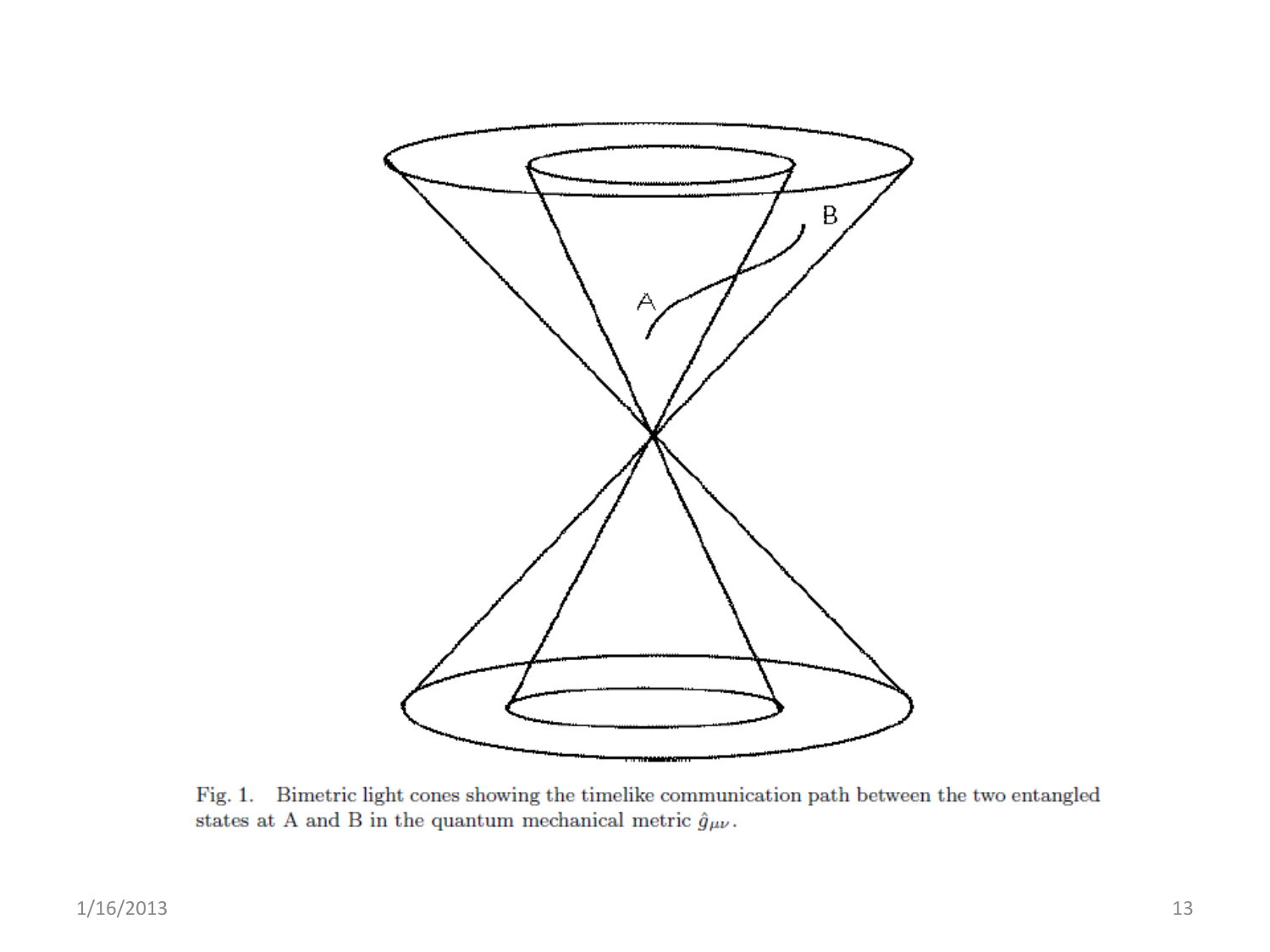The local SPR metric is given by

$$
ds^{2} \equiv \eta_{\mu\nu} dx^{\mu} dx^{\nu} = c_{g}^{2} dt^{2} - (dx^{i})^{2} \qquad \eta_{\mu\nu} = \text{diag}(1, -1, -1, -1)
$$

The metric is determined by  $(s_{\mu\nu} = \hat{g}_{\mu\nu})$ :

$$
s_{\mu\nu} = g_{\mu\nu} + \alpha q_{\mu\nu}, \qquad d\hat{s}^2 \equiv \hat{g}_{\mu\nu} dx^{\mu} dx^{\nu} = (\eta_{\mu\nu} + \alpha \partial_{\mu} \phi \partial_{\nu} \phi) dx^{\mu} dx^{\nu}
$$

$$
d\hat{s}^2 = c_0^2 dt^2 \left( 1 + \frac{\alpha}{c_0^2} \dot{\phi}^2 \right) - (\delta_{ij} - \alpha \partial_i \phi \partial_j \phi) dx^i dx^j \quad (i, j = 1, 2, 3) \quad \dot{\phi} = d\phi/dt.
$$

where  $c_0 = c$ . If we assume that  $\partial_i \phi \approx 0$ , then we get

$$
c(t) = c_0 \left( 1 + \frac{\alpha}{c_0^2} \dot{\phi}^2 \right)^{1/2}.
$$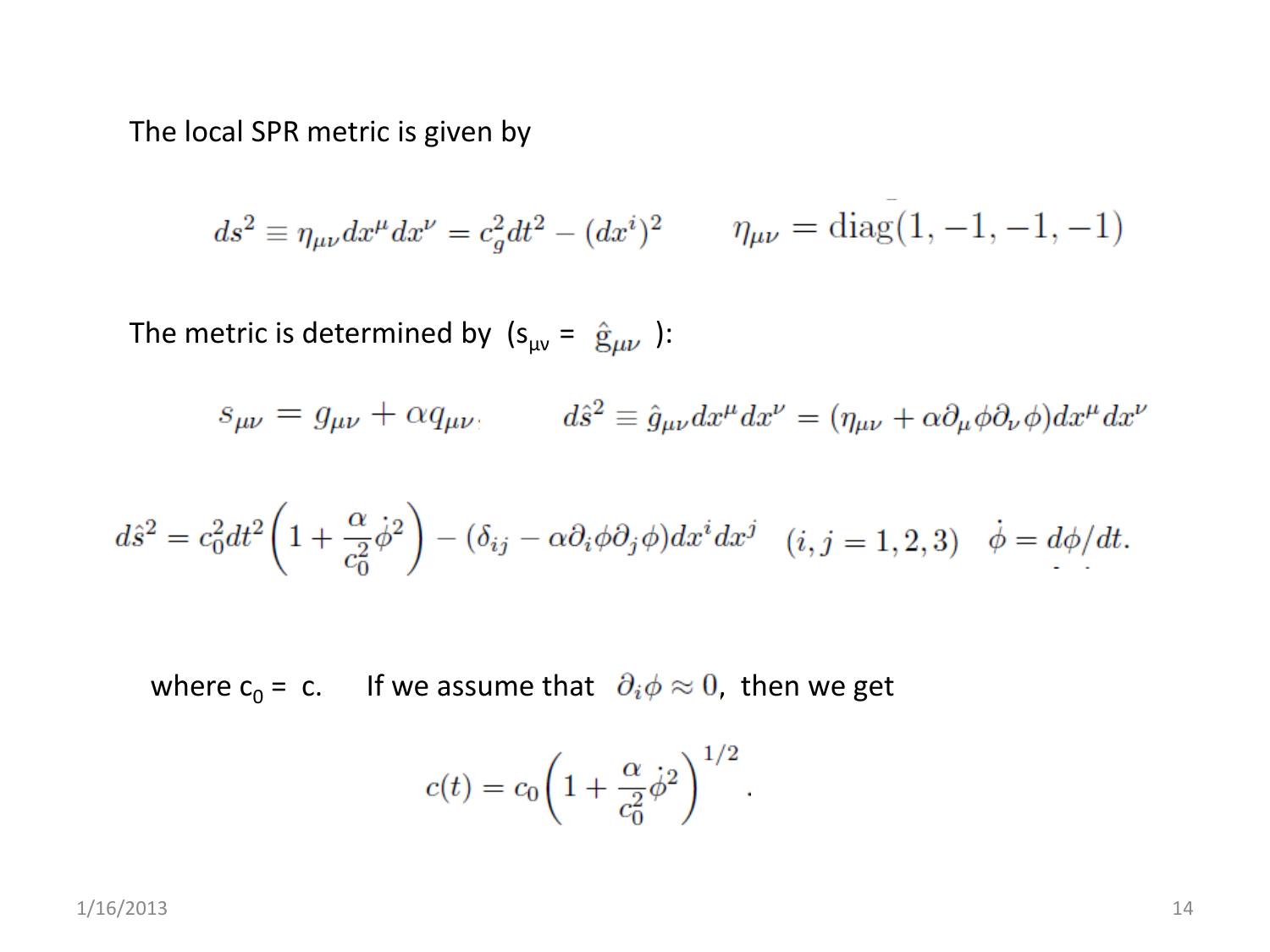

Figure 1 | Spacetime diagram in the privileged reference frame. In the (shaded) light cone delimited by solid lines, causal influences propagate up to the speed of light c, whereas in the v-cone (hatched region), causal influences travel up to the speed v. An event  $K_1$  can causally influence a space-like separated event K<sub>2</sub> contained in its future v-cone and can be influenced by an event  $K_3$  that lies in its past v-cone, but it cannot directly influence or be influenced by event  $K_4$  outside its v-cone.

#### J-D. Bancal<sup>1\*</sup>, S. Pironio<sup>2</sup>, A. Acín<sup>3,4</sup>, Y-C. Liang<sup>1</sup>, V. Scarani<sup>5,6</sup> and N. Gisin<sup>1</sup>



PUBLISHED ONLINE: 28 OCTOBER 2012 | DOI: 10.1038/NPHYS2460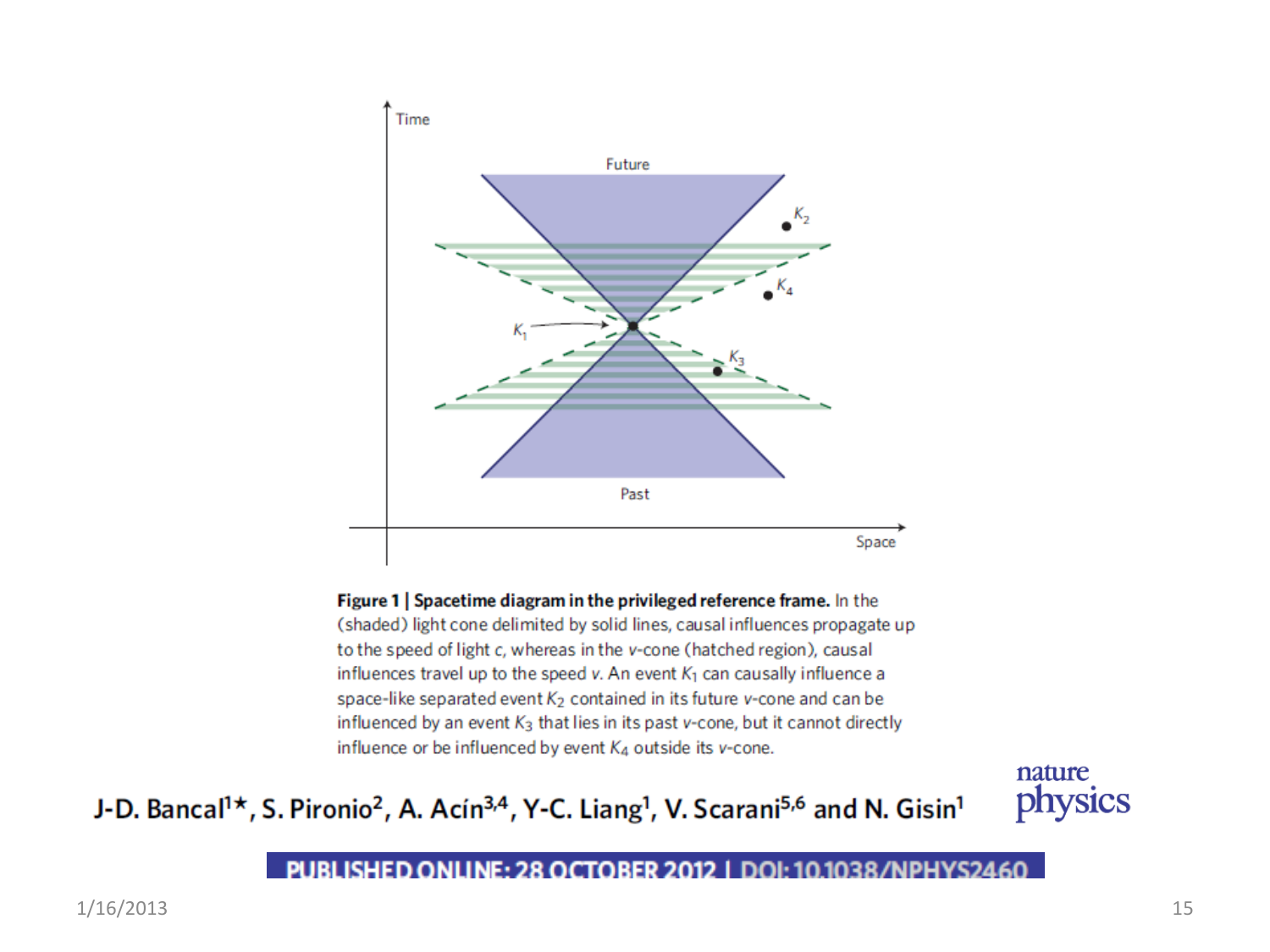A local relativistic measurement of an entangled bipartite state is

 $S(\rho_m)(\sigma) = -\text{Tr}_m \rho(\sigma) \log \rho(\sigma) \quad i\hbar c_0 \frac{\delta \psi(\sigma)}{\delta \sigma(x)} = \mathcal{H}_{\rm int}(x) \psi(\sigma)$ 

Tomonaga-Schwinger equation. σ denotes a spacelike surface.

 $S(\rho_m)(\sigma)$  is the relativistic entropy of the subsystems A and B.  $\rho_A = \text{Tr}_B |\psi\rangle\langle\psi|$ Is the reduced density matrix. In the nonrelativistic limit S reduces to the pure bipartite entropy measure of entanglement.

For non-entangled state  $\psi(\sigma)$  can be expressed as a tensor product  $\psi_A(\sigma) \otimes \psi_B(\sigma)$ ,  $S(\rho_m)(\sigma) = 0$ ,  $\hat{g}_{\mu\nu} = g_{\mu\nu}$  and no signal is transmitted between A and B .

For  $\alpha = B \neq 0$  spacetime is described by the quantum metric:

$$
d\hat{s}^2 \equiv \hat{g}_{\mu\nu} dx^{\mu} dx^{\nu} = (\eta_{\mu\nu} + \alpha \partial_{\mu} \phi \partial_{\nu} \phi) dx^{\mu} dx^{\nu}.
$$

It is now possible to transmit signals at "superluminal" speeds.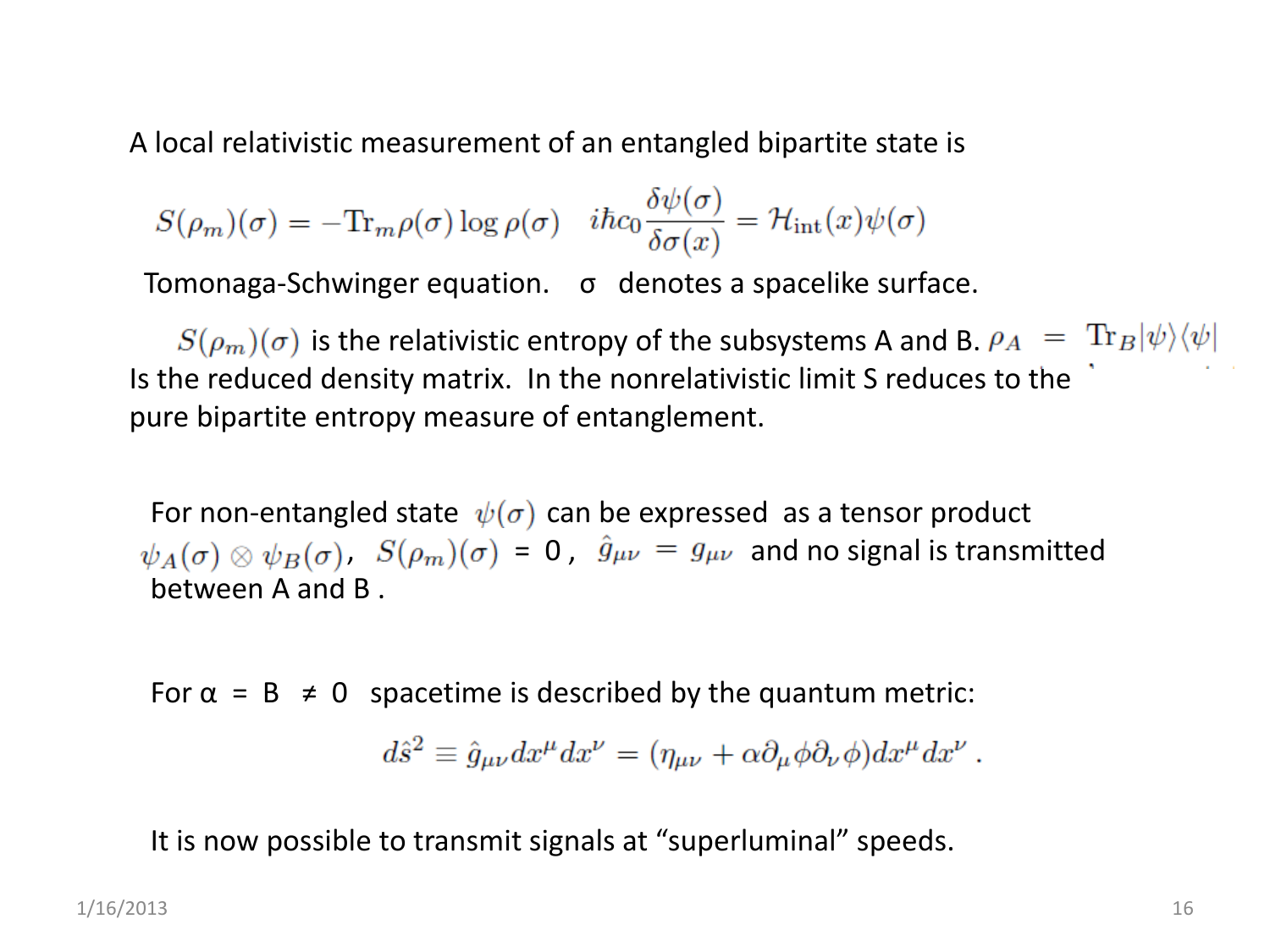#### Four Partite Experiments

Gisin and collaborators have considered 4 party experiments to check whether a "v-causal" scenario can allow for non-hidden quantum communication.

They check that the inequality  $S \leq 7$  can be violated with the 4 qubit system:

$$
|\Psi\rangle = \frac{17}{60}|0000\rangle + \frac{1}{3}|0011\rangle - \frac{1}{\sqrt{8}}|0101\rangle + \frac{1}{10}|0110\rangle
$$
  
+  $\frac{1}{4}|1000\rangle - \frac{1}{2}|1011\rangle - \frac{1}{3}|1101\rangle + \frac{1}{2}|1110\rangle$  (9)

They find that hidden influences of any v-causal mechanism for quantum correlations can never remain hidden. It necessarily permits faster than light communication  $v_c > c$ .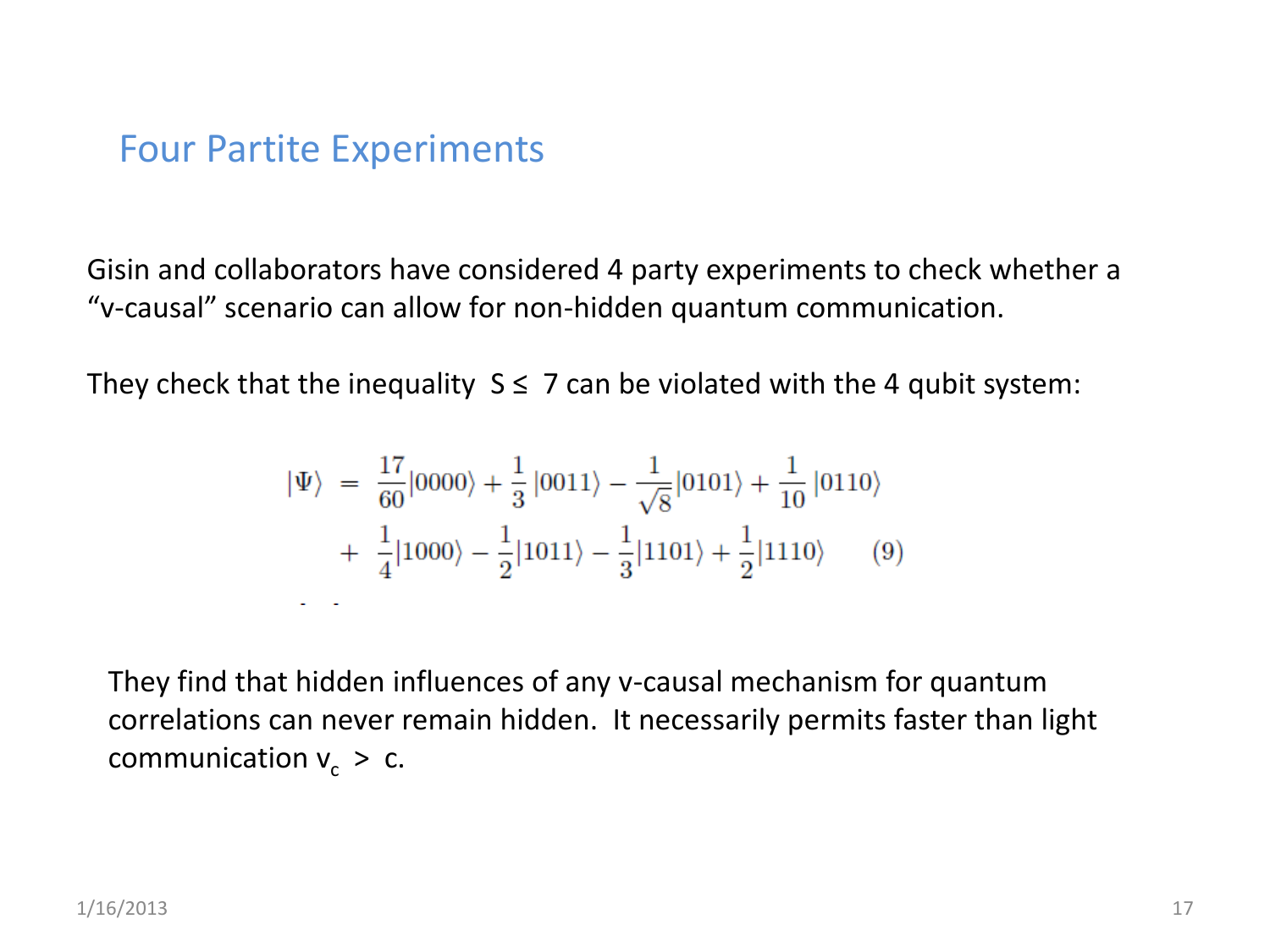In classical physics, information is communicated with v=c. Information affects events in the future light cone. Quantum information (QI) is communicated with  $v=v_{\text{QI}}$ . Consider the smallest light cone ds<sup>2</sup> = 0 with  $\theta_{\text{QI}}$  the angle of the cone to the vertical. Then  $v_{QI} = 0$  corresponds to  $\theta_{QI} = 0$ ,  $\theta_{QI} = c$  to  $\theta_{\text{QI}} = \pi/4$ , and  $v_{\text{QI}} = \infty$  to  $\theta_{\text{QI}} = \pi/2$  (R. Garisto, quant-phys/0212078). We can define an inverse speed

$$
w_{\rm QI} = \cot \theta_{\rm QI} = \left(\frac{c_0}{v_{\rm QI}}\right)
$$

Then,  $v_{QI}$  =  $c_0$  = c and  $\infty$  correspond to  $w_{QI}$  = 1 and 0, respectively. Now 0  $\leq w_{QI} \leq 1$ is the quantum metric  $q_{\mu\nu}$  light cone swept out by the time dependence of c = c(t) for  $B = \alpha \neq 0$ .

The quantum metric  $q_{\mu\nu}$  light cone is triggered by a measurement of a quantum system and allows the propagation of quantum information at superluminal speeds prohibited by the classical SPR light cone.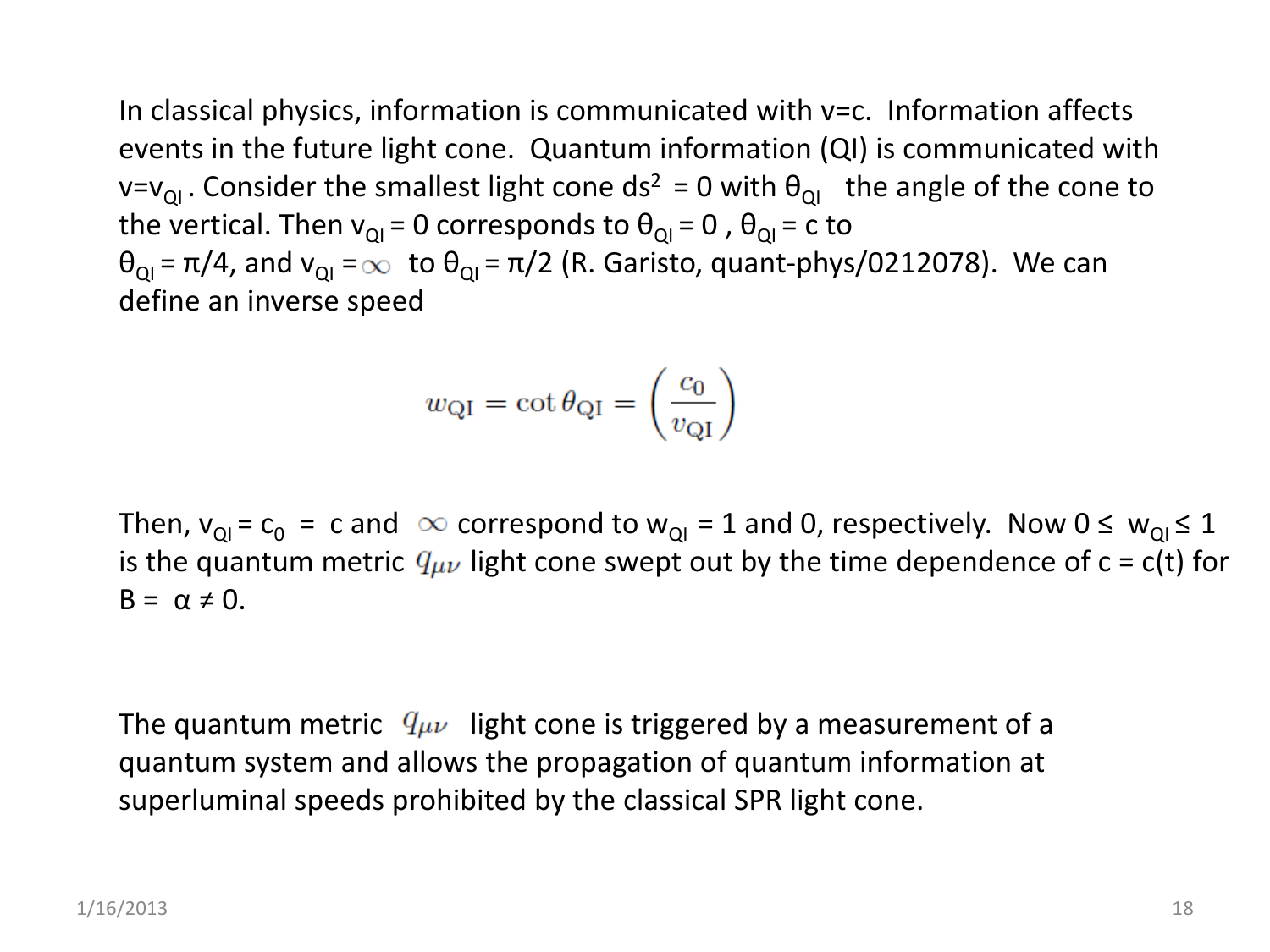The case  $\theta_{\text{OI}} = \pi/2$  only covers half of space so it is spatially incomplete. In principle we could have  $\theta_{\text{QI}} > \pi/2$ , then quantum entities could interact with others backwards in time, and for  $\theta_{\text{ol}} > 3\pi/4$  quantum information can travel back through the past lightcone and  $v_{\text{O}I}$  = -c.

Lorentz invariance can be defined two ways: one-way and two-way signalling of light. Distance and time measurements are based on two-way signalling of light. Such measurements can then be used to measure one-way communication.

We can define an inverse speed:

W= (QI round trip time)/ (light round trip time)

```
We have for v_{\text{o}i} = c Lorentz invariance and W=1.
```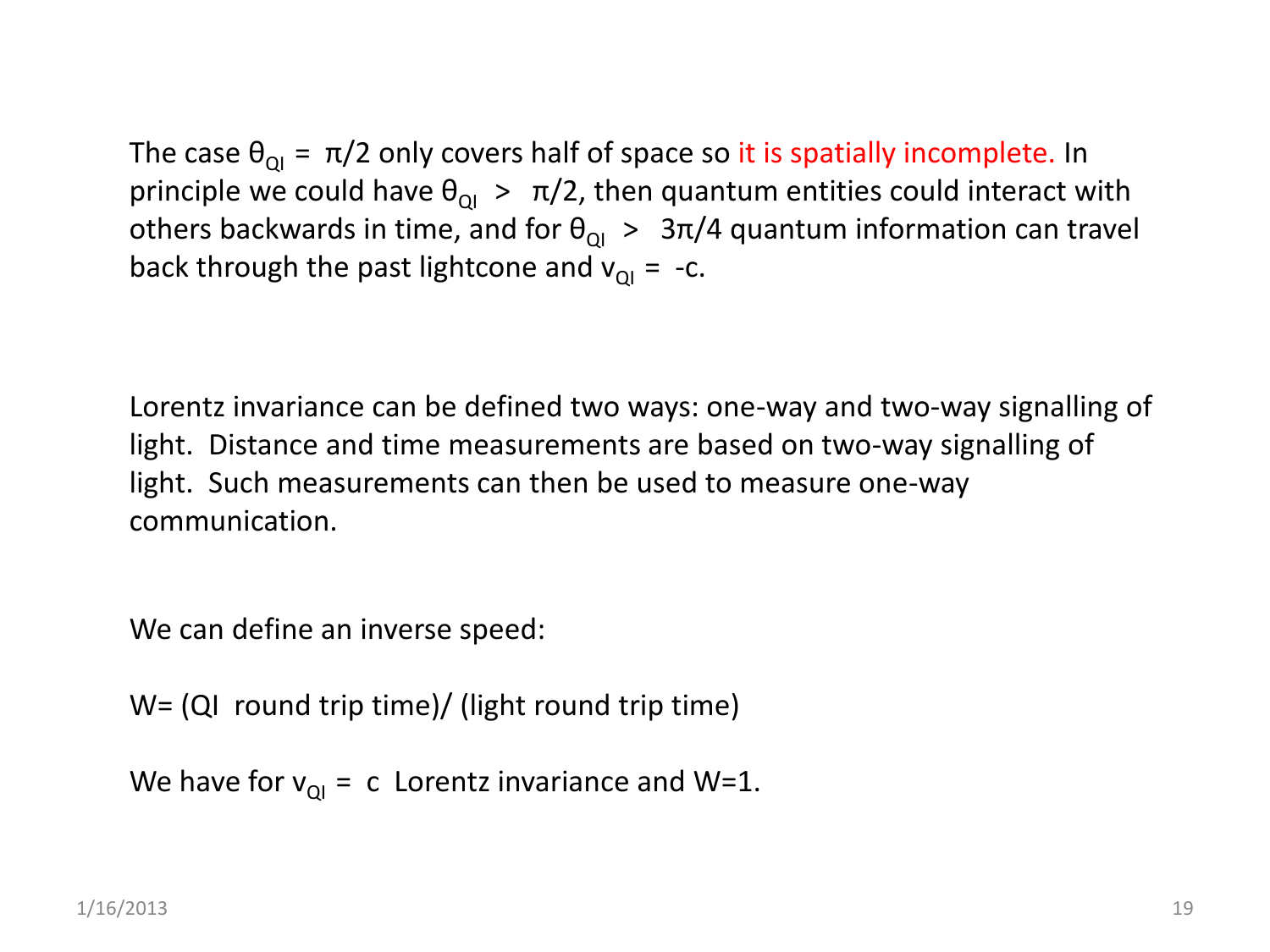"Hidden variable" models have been ruled out for  $v_{\text{o}I} = c$ . Morever, collapse of the wave function models with  $v_{\text{o}I}$  = c cannot exist, because they are intrinsically nonlocal.

Spatial completeness means that all information is present at every point in space. Classical mechanics is spatially incomplete, for it is local.

QM that is spatially incomplete would be local and quantum information would differ from point to point.

Relativistic QFT relies on being spatially complete (complete Hilbert space), so in this sense it is nonlocal.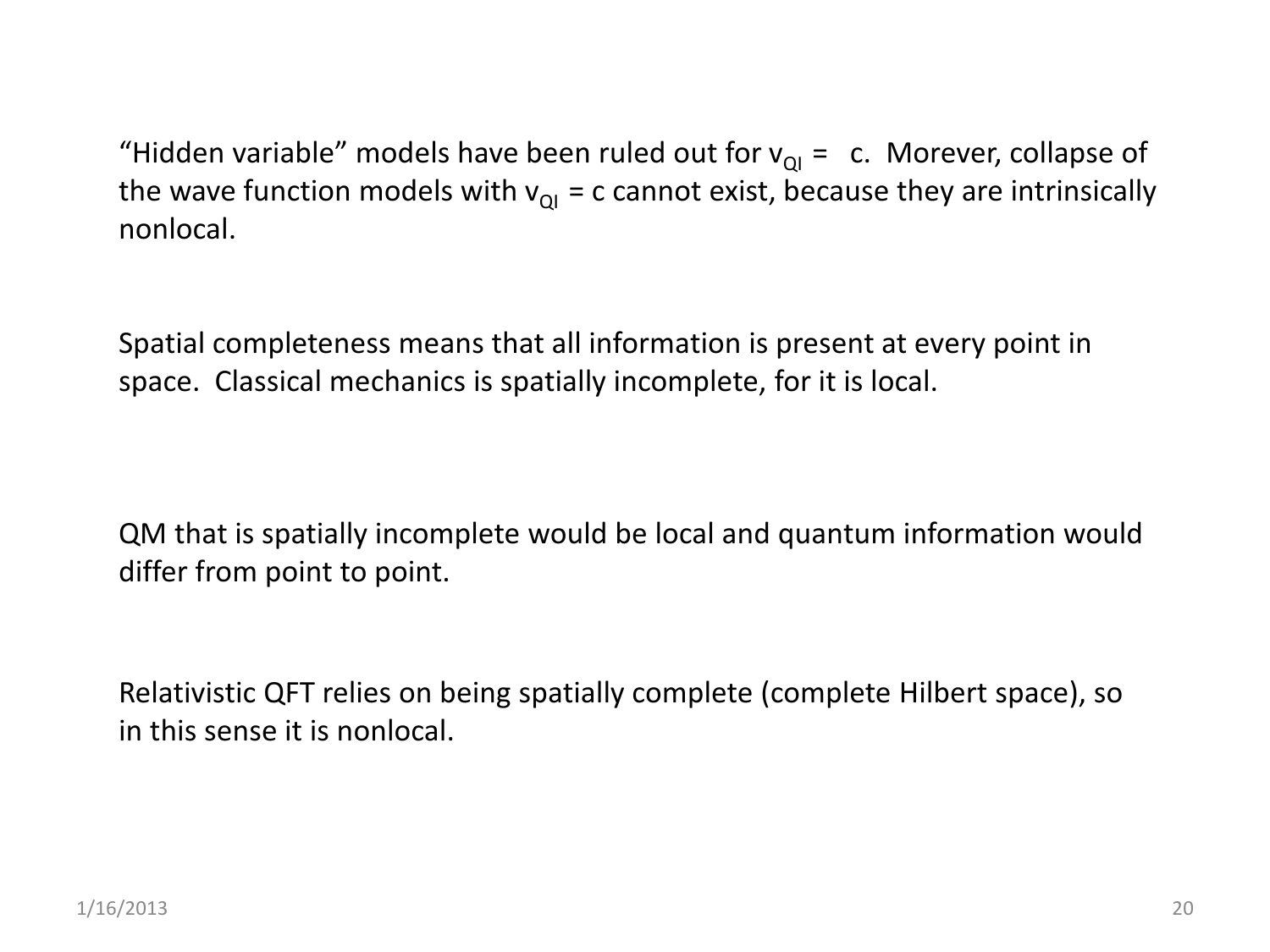Models with  $c < v_{\text{o}} < \infty$  are spatially incomplete and would require a preferred frame of reference. Their two-way signalling breaks Lorentz invariance, because in a frame moving with speed v with respect to the preferred frame ,  $W' = W(1 - v^2)/(1 - v^2W^2) \sim W(1 - v^2)$ . For small  $W = W_{Q}$ we can tell the difference between W' and W.

We have assumed for the above arguments that quantum information is stored in spacetime. But QM can be interpreted so that quantum information is outside spacetime. For the bimetric model all quantum information is stored in the "quantum metric"  $q_{\mu\nu}$  and spacetime is physical as in classical SPR and GR.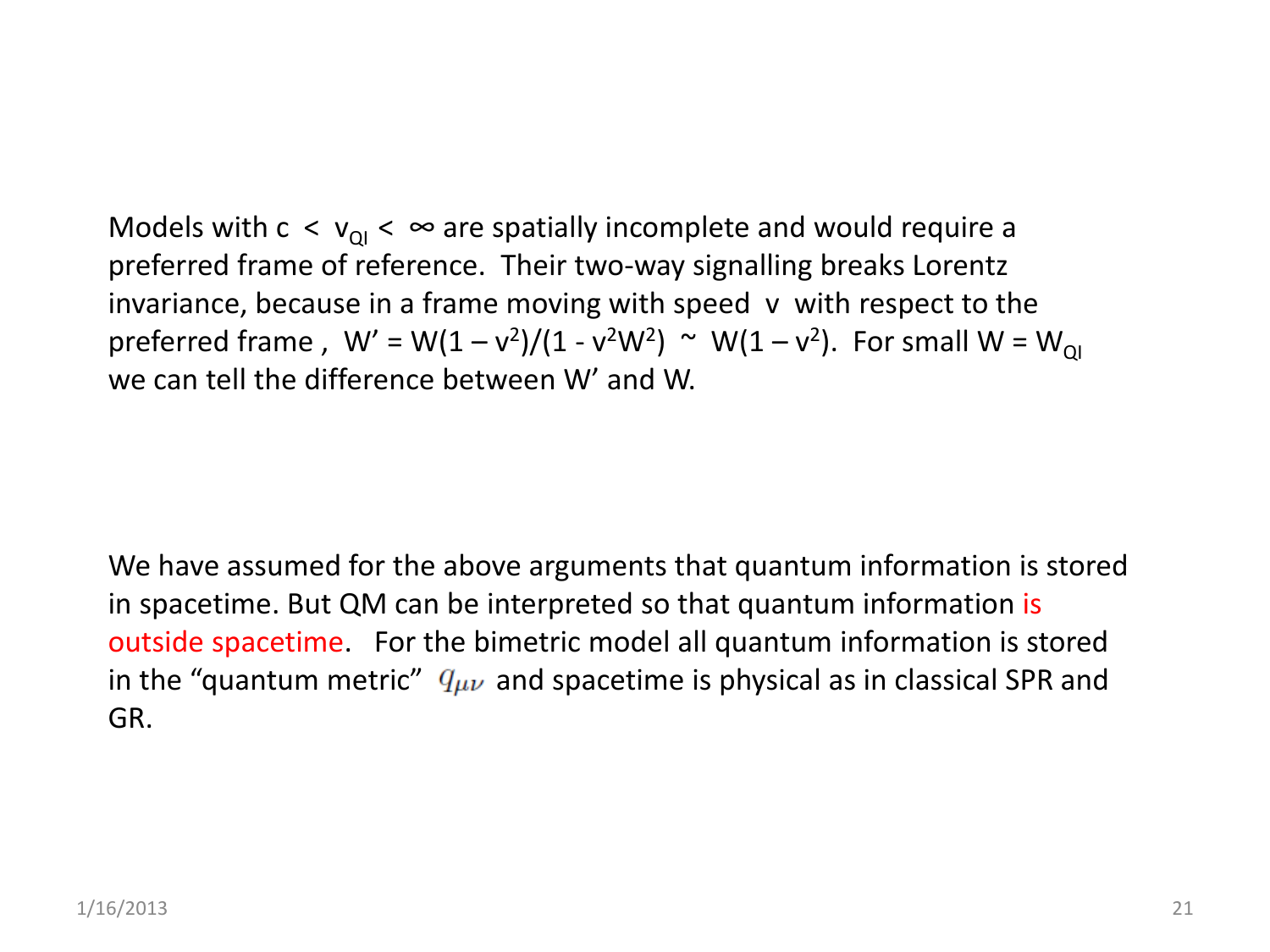Consider a 2-party system Alice and Bob. With measurement settings x and y and measurement results a and b, respectively. The conditional probability distribution  $p(a,b|x,y)$  is the probability of results a,b when the settings x,y are chosen. A pure common cause explanation of  $p(a,b|x,y)$  assumes additional variables labeled  $\lambda$  which we identify with our quantum matter field  $\phi$ .

$$
p(a, b|x, y) = \sum_{\lambda} \rho(\lambda) p(a|x, \lambda) p(b|y, \lambda)
$$

where  $\rho(\lambda)$  denotes the probability that the variable has the value  $\lambda = \phi$ . In a v-causal model, the quantum information carried by  $\phi$  propagates continuously from a common past of Alice and Bob (N. Gisin, arXiv: 1210.7308). Here the quantum information is communicated in the wider open light cone of the quantum metric  $q_{\mu\nu}$ .

A bimetric explanation of  $p(a,b|x,y)$  combines the local field  $\phi$  propagating at speeds  $v_c > c$  in the quantum metric  $q_{\mu\nu}$  lightcone.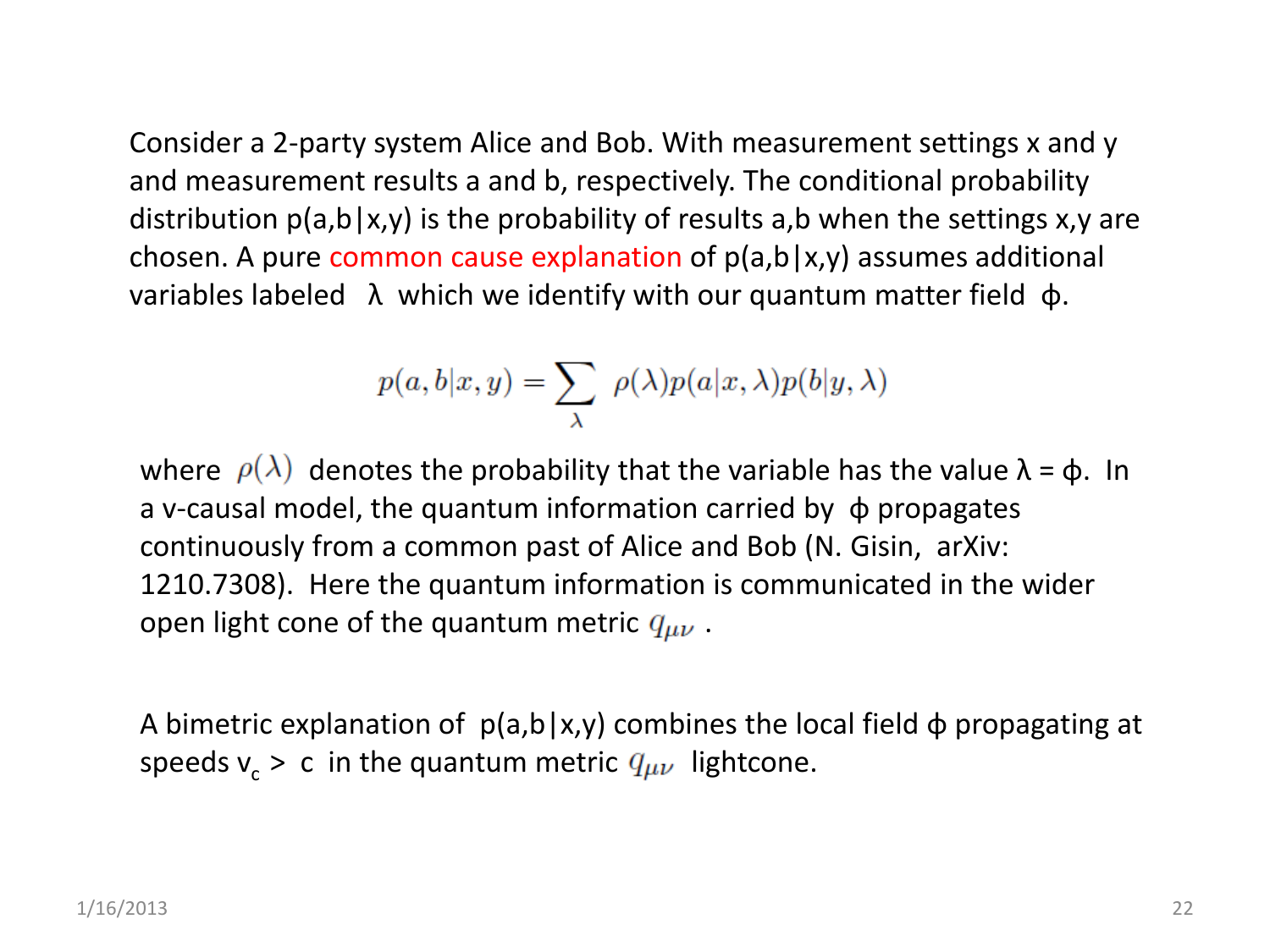# 3. Satellite Experiment to Test Quantum Information v > c Communication (JWM et al. Class. Quantum Grav. 29, 2401 (2012), arXiv:1206.4949).

scumgs.



Figure 3. Effective distance between receivers in an asymmetric Bell experiment. Left: spacetime diagram of the experiment in Alice's frame, with two measurement events  $E_g$  and  $E_s$  on the ground (Alice) and on a satellite (Bob) respectively. Right: spacetime diagram from perspective of reference frame in which the measurement events  $E_g$  and  $E_s$  are simultaneous. The effective spatial separation of the measurement events  $X_2$  is much smaller than the altitude of the orbiting satellite. In each case the green arrow indicates the velocity of the other frame.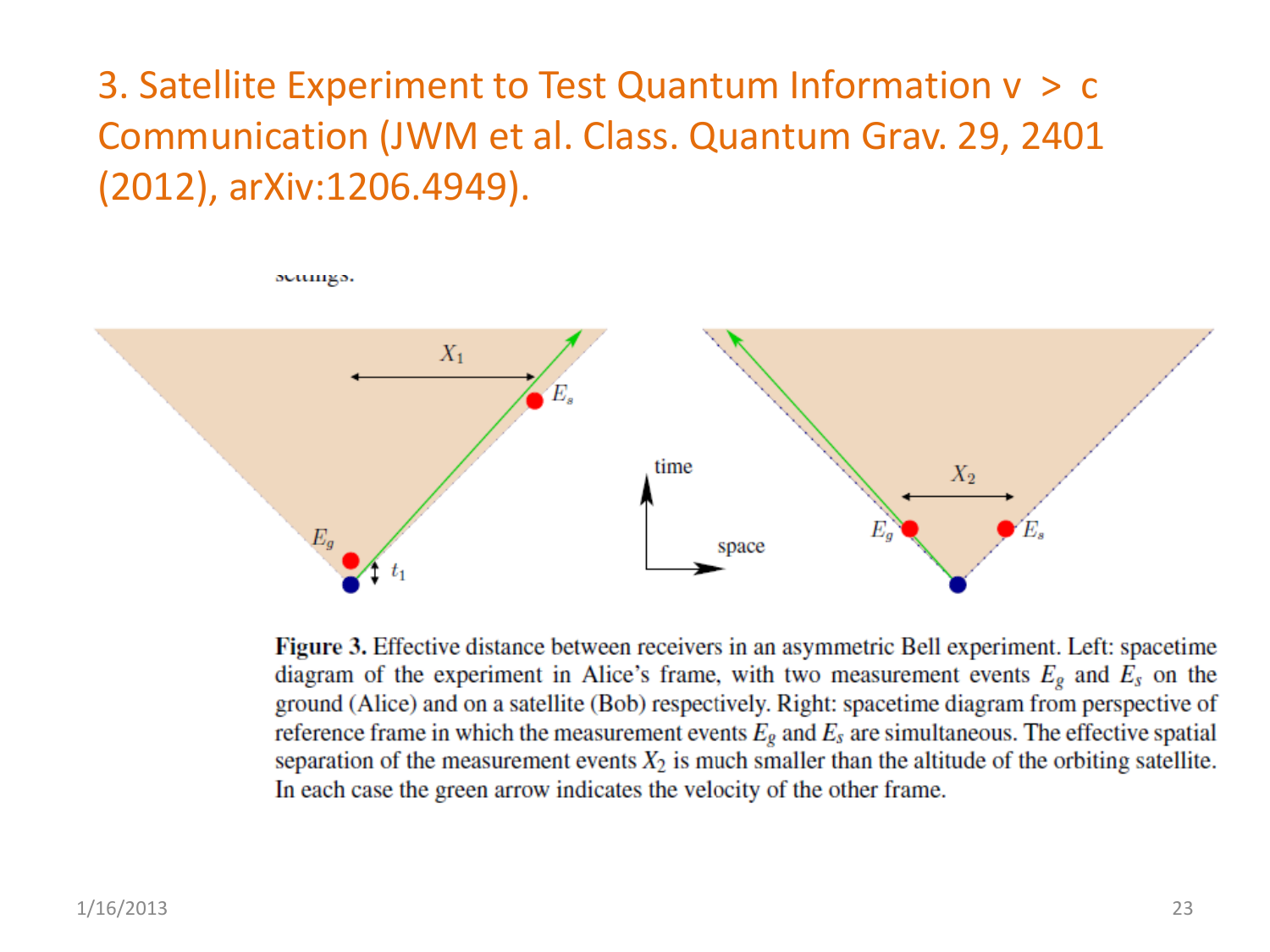Figure illustrates an "asymmetric" Bell test experiment. Figure on left is Alice's frame, ground station with entangled photon. Emission is coloured blue and reception events are red dots,  $E_G$  (Alice) a short time  $t_1$  after the emission event, and  $E<sub>s</sub>$  occurring later on an orbiting satellite (Bob) at altitude  $X_1$  above ground level.

The figure on the right shows the same experimental scenario, from the perspective of a reference frame which is moving at a velocity  $v$ , away from the Earth's surface, such that the two detection events are simultaneous. According to the right reference frame, the detection events occur at a spatial separation of  $X_2$ . The Lorentz invariant distance between the two events is

$$
\sqrt{(\Delta x)^2 - (c\Delta t)^2} = \sqrt{X_1^2 - [c(X_1/c - t_1)]^2} = X_2.
$$
\n(1)

For a satellite orbiting at  $X_1 = 1000$  km and a quantum memory device which provides a  $t_1 = 20 \,\mu$ s delay, this gives an effective separation of  $X_2 = 109 \,\text{km}$ . The two reference frames would be travelling at a relative speed of  $v = \frac{X_1 - ct_1}{X_1} = 0.994c$ , which corresponds to a boost factor  $\gamma = 83.6$ . For comparison, the Bell test detailed in [24], for which the Earth-frame distance was 144 km (and which employed 6 km of optical fibre to yield a delay of 20  $\mu$ s) had a corresponding Lorentz invariant separation of the detectors of 41 km.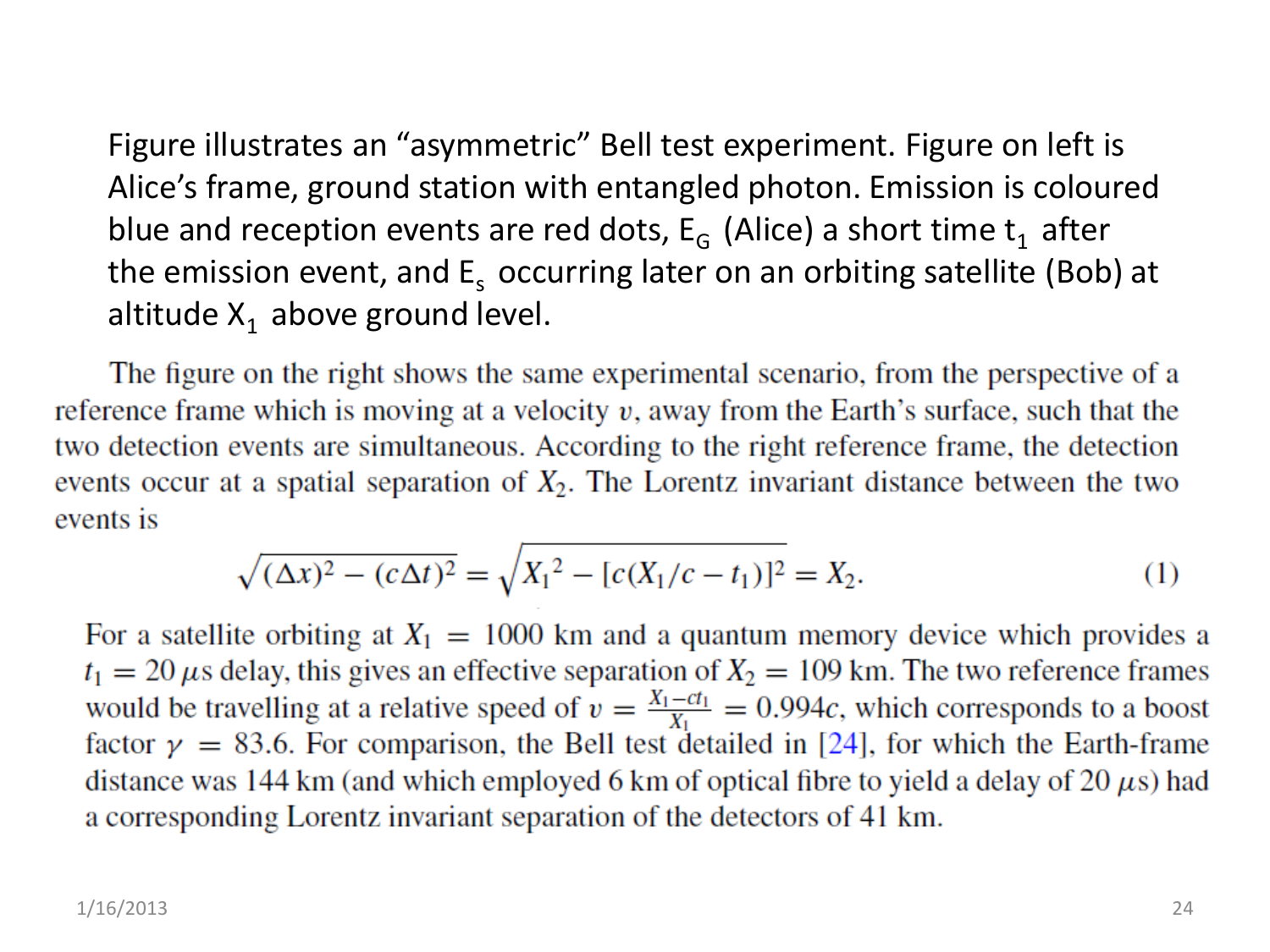Any Bell Test of  $\mathsf{v_c}\geq \mathsf{c}$  can only provide a Lower Bound on  $\mathsf{v_c}$ 

The two entanglement measurement events at Eg and Es will be causally related by the quantum  $q_{\mu\nu}$  metric, if quantum correlations are observed. It is possible by changing the delay on the ground, or by changing the distance to the satellite in an eccentric orbit, the measurement events may cease to be in causal contact, according to the quantum metric, in which case the quantum correlations will be decreased or vanish.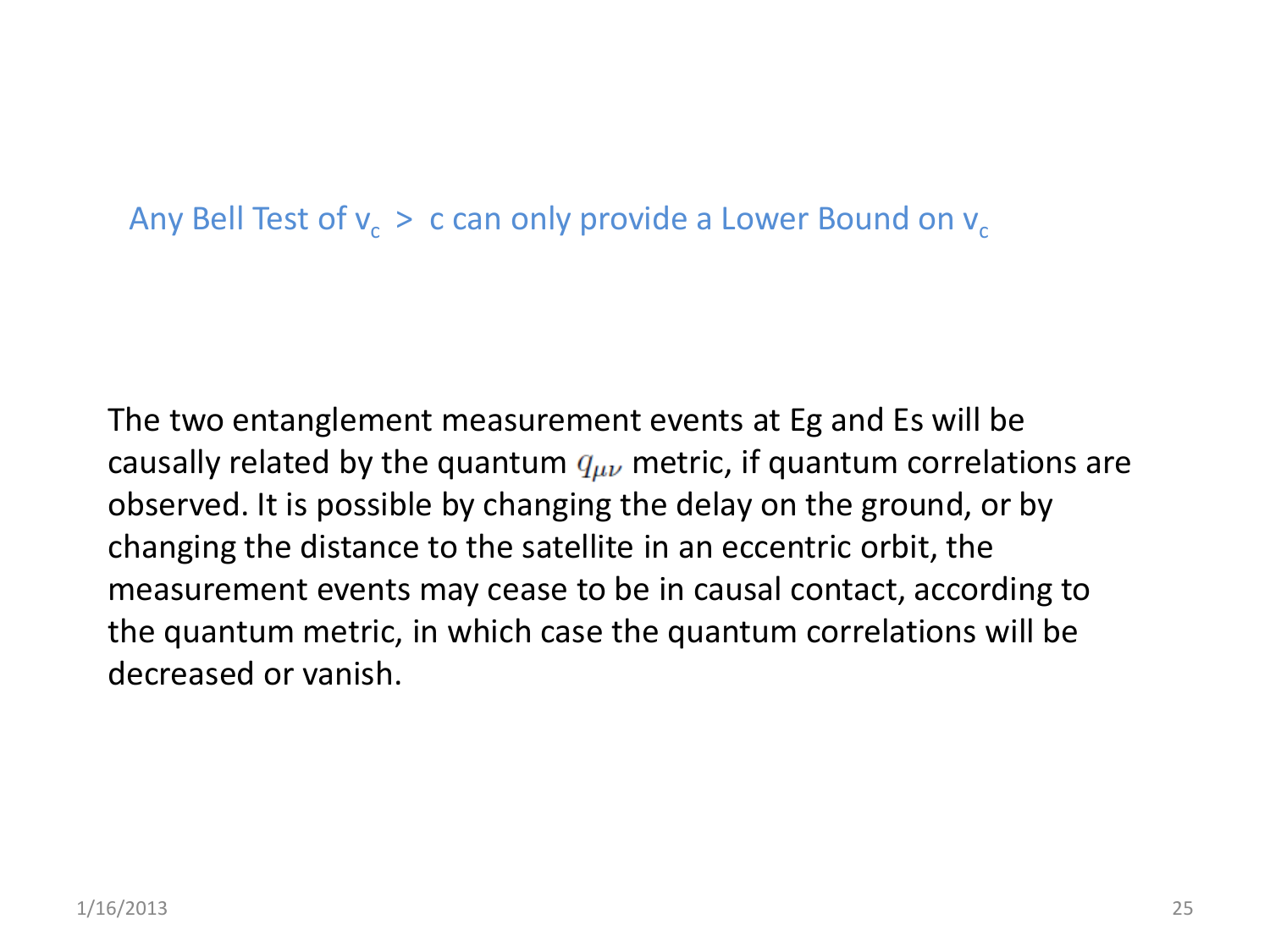



1/16/2013 **Figure 1.** Overview of the distance and velocity scales achievable in a space environment explorable <br>26 with man-made systems, with some possible quantum optics experiments at each given distance.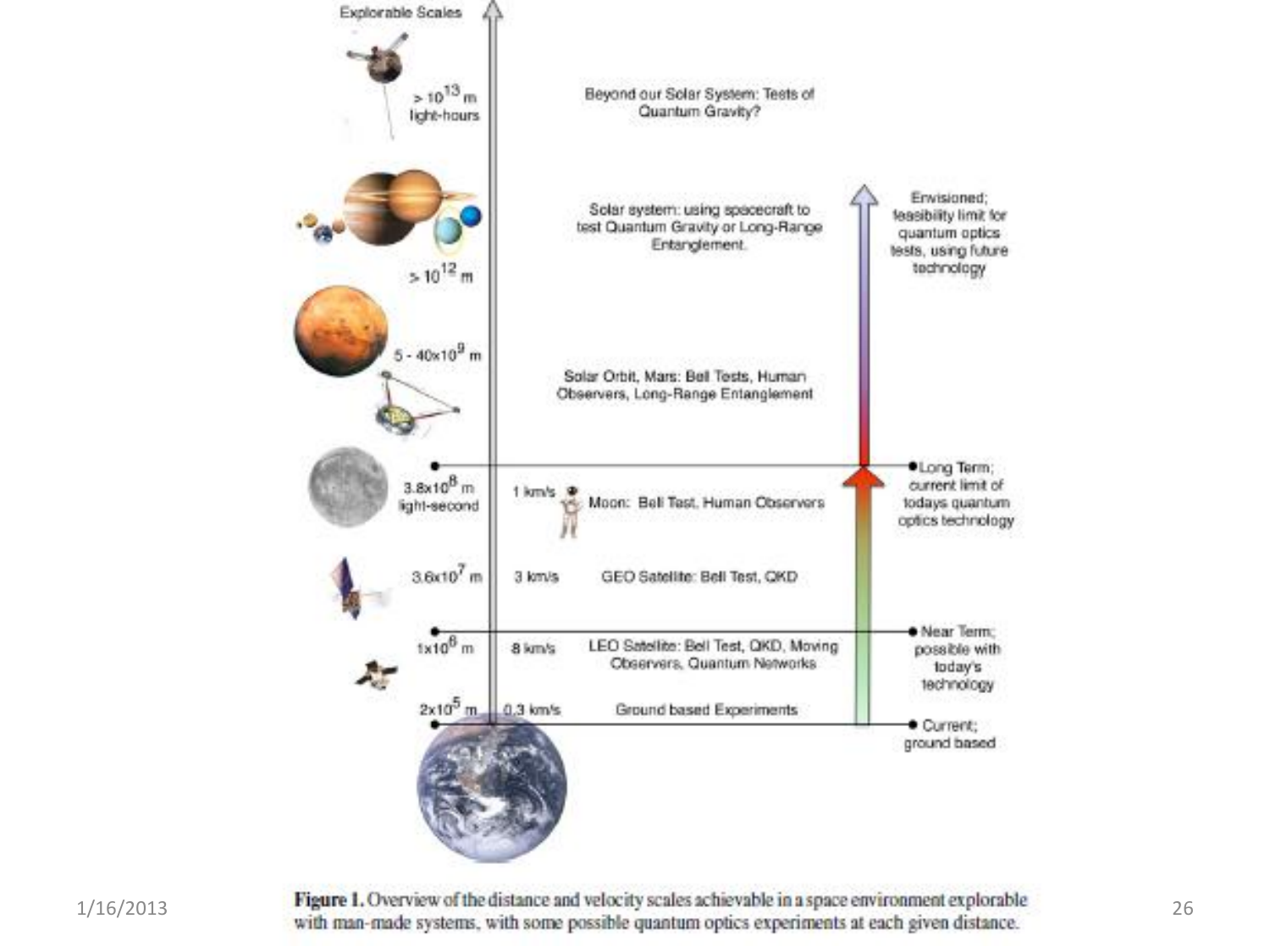## 4. Summary

Can the weird features of quantum entanglement be explained in a way that can be understood with relativity, spacetime and quantum mechanics?

Gisin and his collaborators (2012) have demonstrated that in 4 partite scenarios, faster than light influences cannot remain hidden but necessarily lead to faster than light communication.

This requires a change in our understanding of relativity. Either QM is strictly nonlocal or relativity and possibly QM must be modified.